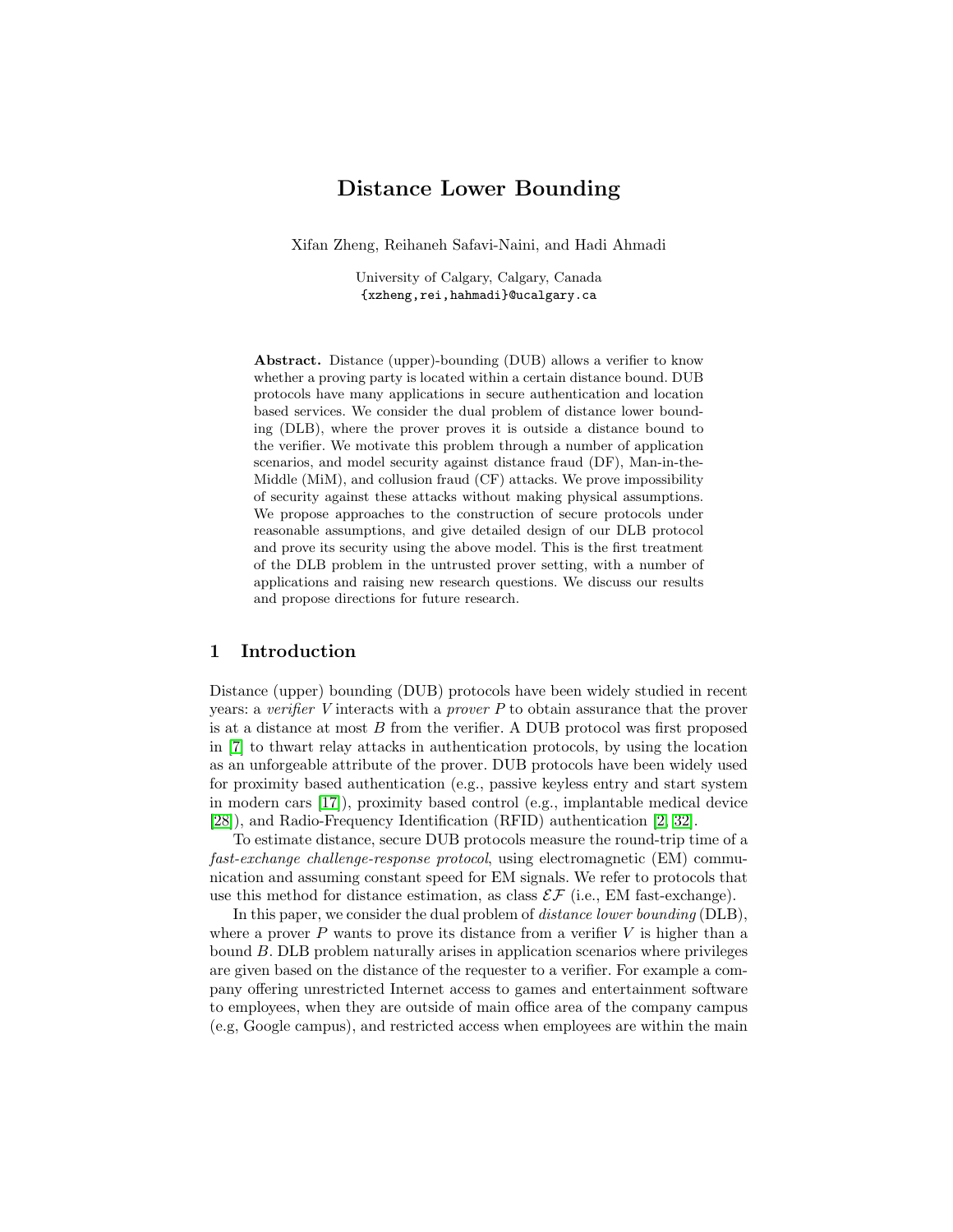office area. Here the requirement is for employees to prove they are outside the main working area. A second scenario is when the parking lot is divided into zones and parking charge depends on the distance of the car to the main point of interest (e.g. discounted rate will be given if users park their car at farer distance from the shopping mall entrance). In both cases once the privilege is granted based on the distance, one needs to use monitoring mechanisms such as continuous authentication to ensure that the user stays within the claimed area. Embedding such authentication in streaming services such as games or music is straightforward. For the latter scenario, one can use random scanning of the area to ensure correct claim. Although determined users may be able to bypass the authentication, but they will be inconvenient (e.g. move the car frequently) and also have to accept the risk of detection and penalty.

A first approach to solving DLB problem would be to use a DUB protocol. However although a successful run of a DUB protocol proves that the prover is close to the verifier, its failure does not say anything about the distance of the prover. This is because none of the DUB protocols protect against distance enlargement attack [\[10\]](#page-16-3), where the malicious prover enlarges the distance by delaying the response. Other applications of DUB protocol, such as using DUB protocols with multiple verifiers for secure positioning[\[10\]](#page-16-3), will also be vulnerable to distance enlargement attack. A second approach would be to use Global Positioning System (GPS)[\[21\]](#page-17-2) to determine the location of the user. However one needs to trust the GPS measurements, which is known to be vulnerable to attacks, such as GPS spoofing attack [\[35\]](#page-17-3) where fake satellite signals are used to modify the GPS location data. This solution also results in privacy loss and so one needs to consider privacy enhancing GPS solutions that require extra infrastructure.

Attacks on DLB protocols depend on the application scenario. In Section [2.1](#page-4-0) we formalize attacks that are applicable in the above application scenarios, and show that they are parallel to attacks on DUB protocols. DUB protocols have been analyzed against three broad classes of attacks[\[34\]](#page-17-4): *distance fraud* (DF) where the prover is malicious and wants to shorten its distance to the verifier; collusion fraud (CF) where the prover is malicious and has a helper that would assist them to shorten its distance to the verifier ; and finally  $Man-in-the$ middle (MiM) attack where the prover is honest and is the victim of an external attacker, who aims to shorten the distance between the honest prover and the verifier. These classes include attacks such as impersonation, Mafia fraud and Terrorist fraud, that are traditionally considered for DUB. We show that all above attacks are directly applicable to our DLB scenario above and capture important DLB attacks.

The solution to DLB depends on the trust assumption. The DLB problem in a setting that both the prover and the verifier are trusted, has been considered in [\[33\]](#page-17-5). In this paper, we consider a setting where the prover is untrusted and the verifier is trusted.

Here we unravel the main difference between DUB and DLB protocols: DUB protocols have been primarily designed in the setting that an untrusted prover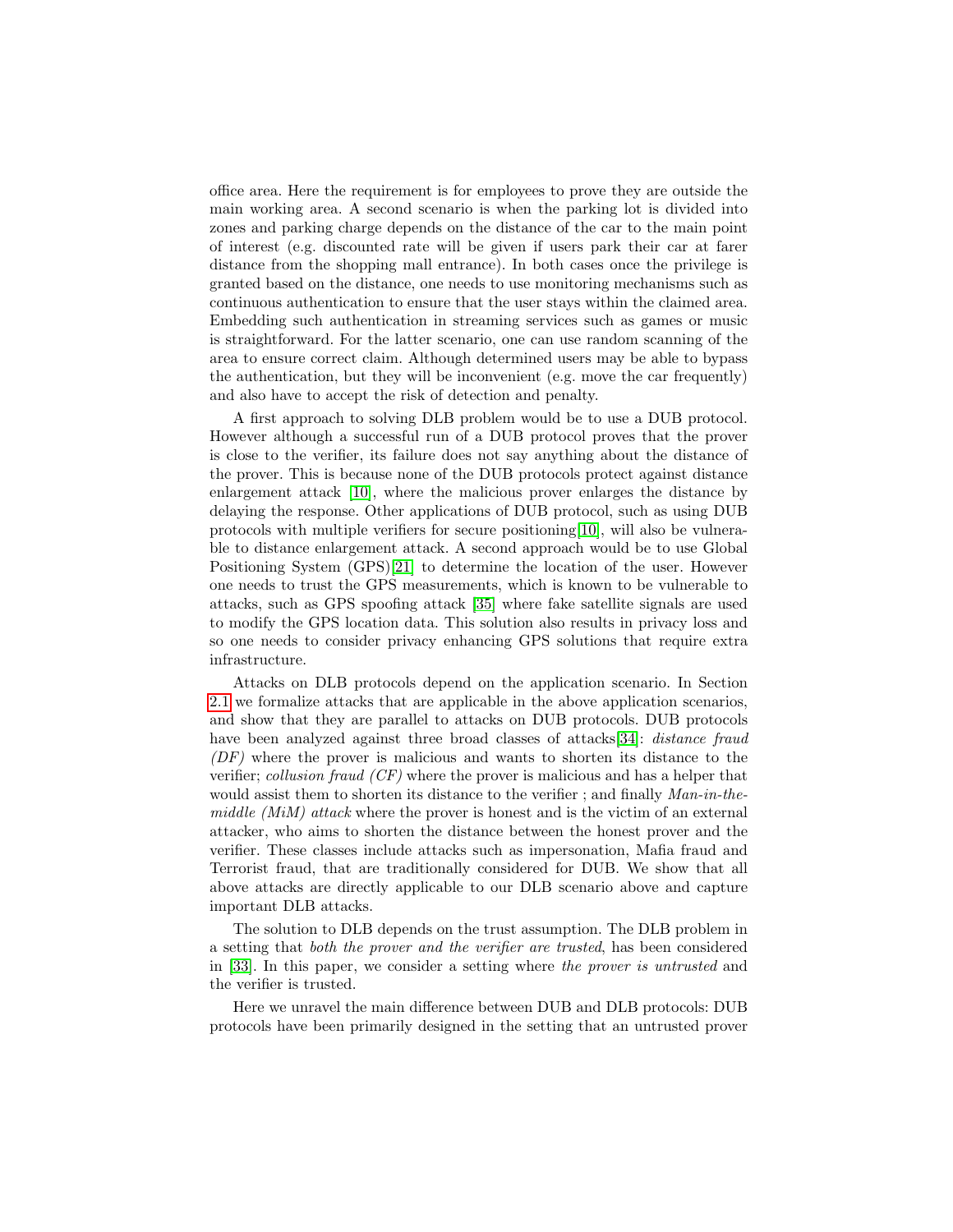interacts with a trusted verifier. However, unlike DUB problem, one cannot completely remove trust assumption on the prover in DLB problem. In Section [2.2,](#page-6-0) we prove that it is impossible to have secure DLB protocol if provers are fully untrusted (have full control of the device hardware and software), which allows them to deviate arbitrarily from the protocol. One however can have secure protocols by making assumptions on the malicious prover's access to the device and/or communication channel. Table [1](#page-2-0) summarizes trust assumptions in the two problems.

<span id="page-2-0"></span>Table 1: Impossibility result of DB protocols with different trust assumptions

| Frust                               | DLB problem                                                                 | DUB problem                                           |
|-------------------------------------|-----------------------------------------------------------------------------|-------------------------------------------------------|
| Trusted prover                      | $ Possible$ (e.g., secure ranging [33])                                     |                                                       |
| Fully untrusted prover <sup>2</sup> | Impossible (Section $2.2$ )                                                 | $\left \text{Possible}^1\right\rangle$ (e.g., DB [5]) |
|                                     | Partially trusted prover <sup>3</sup> Possible (Section 3, $\Pi_{DLB-BM}$ ) |                                                       |

Our contribution. First, we initiate the study of distance lower bounding (DLB) problem in a setting where the prover is untrusted using motivating application scenarios. Second, we construct security model for DLB problem and define three broad classes of attacks: distance fraud (DF) where the prover is malicious and acts alone to enlarge its distance to the verifier; collusion fraud  $(CF)$  where the prover is malicious and has an helper to collaborate to enlarge its distance to the verifier ; and finally  $Man-in-the-middle$  ( $MiM$ ) attack where the prover is honest and is the victim of an external attacker, who aims to enlarge the distance between the honest prover and the verifier. Third, we prove that security against any of these attacks without making *physical assumptions*<sup>[4](#page-2-4)</sup> is impossible. In particular, a fully malicious prover can always succeed in the DF attack, and an external attacker (without the cryptographic credentials) can always jam-and-delay the signal between the verifier and the prover, and succeed in the MIM attack. This also implies that a malicious prover that has a helper (CF) will always succeed. Fourth, we study under which reasonable assumptions the problem is solvable and construct a secure DLB protocols under reasonable assumptions, and prove its security against DF, MiM and CF attacks. Finally, we estimate time, memory and energy requirements of our protocol and conclude with open questions and directions for future research.

<span id="page-2-1"></span> $1$  DUB protocols with fully untrusted prover are secure for all types of trust assumptions.

<span id="page-2-2"></span> $2$  The malicious prover who has unrestricted control of hardware and software of the prover device.

<span id="page-2-3"></span><sup>&</sup>lt;sup>3</sup> The malicious prover who has restricted control of the hardware of the prover device, but can run malicious software on the device.

<span id="page-2-4"></span><sup>4</sup> Physical assumptions include limited access to the device hardware, and/or the communication channel.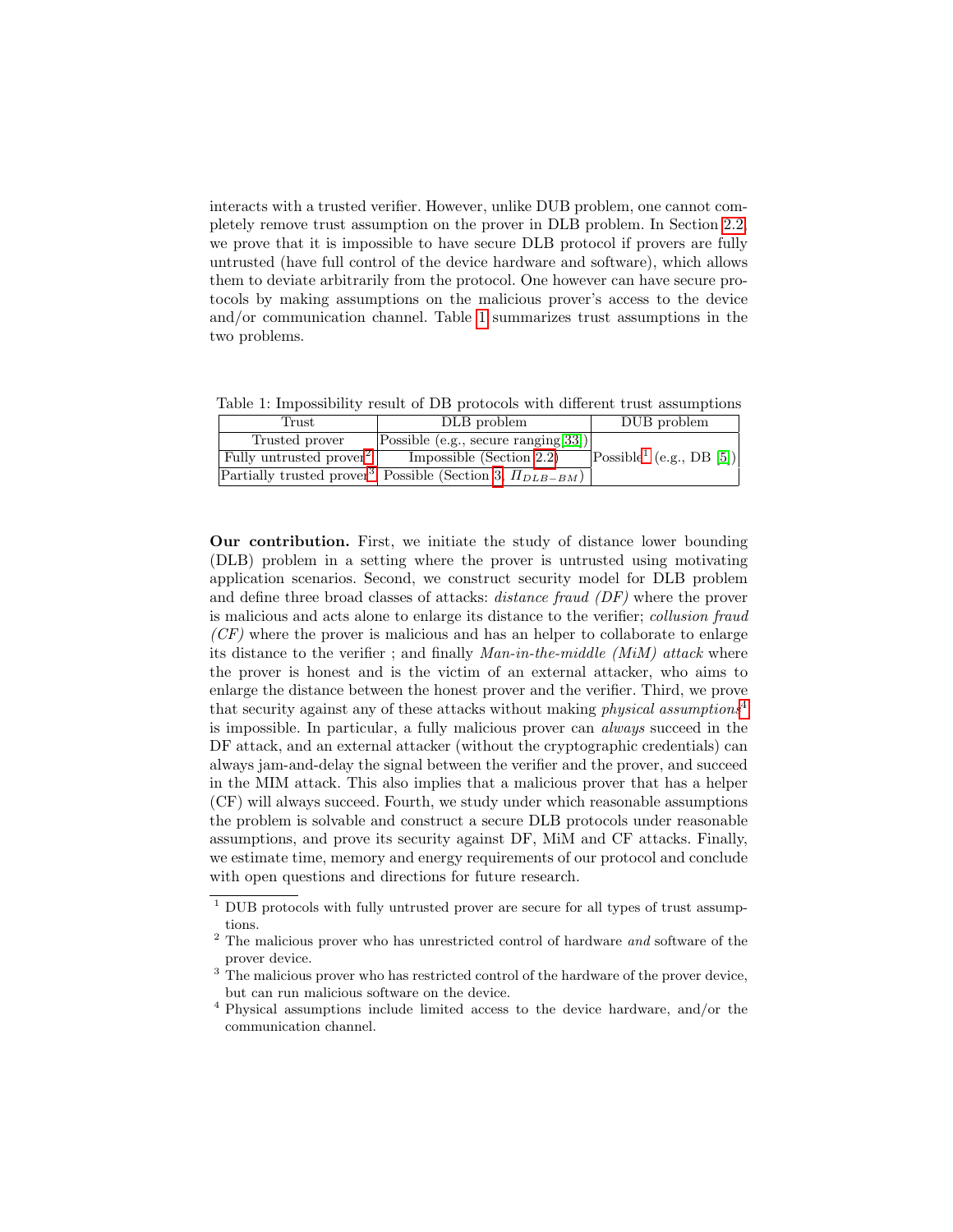Related work. There is a large body of research on secure positioning and distance estimation problem, including distance bounding protocols[\[5,](#page-16-4) [7,](#page-16-0) [20\]](#page-16-5), positioning techniques[\[10,](#page-16-3) [21\]](#page-17-2) and secure ranging protocols[\[33\]](#page-17-5). As we argued earlier, these approaches are not directly applicable to the DLB problem in the setting that the prover is not trusted. GPS systems use a set of satellites signals to determine the location and are designed for non-adversarial setting, and so GPS systems are vulnerable to signal spoofing attacks[\[35\]](#page-17-3); DUB protocols protect against malicious provers trying to shorten the distance, but are in general vulnerable to the distance enlargement attack[\[10\]](#page-16-3); secure positioning systems use a DUB protocol with multiple verifiers to triangulate the prover's location, but is also vulnerable to distance enlargement attack, making positioning an insecure approach for DLB; and secure ranging systems only consider non-adversarial setting as well.

To our knowledge this is the first paper to study DLB problem in a setting where the prover is not trusted. Our approach to defining attacks, distance estimation, and design of the protocol is inspired by the large body of literature on DUB, in particular, [\[34\]](#page-17-4) for formalization of attacks, and [\[5,](#page-16-4) [20\]](#page-16-5) for the design of the protocol. The use of bounded-memory assumption for the prover's device in the context of secure code update had been considered in [\[25\]](#page-17-6). Appendix [A](#page-17-7) provides a more complete review of relevant works on distance estimation techniques and bounded memory model.

Paper organization. Section [2](#page-3-0) introduces the model and impossibility results. Section [3](#page-8-0) describes our approach and proposed protocol. Section [4](#page-12-0) provides the security analysis. Section [5](#page-13-0) presents relevant practical considerations and Section [6](#page-15-0) concludes the paper.

## <span id="page-3-0"></span>2 DLB - Model and Impossibilities

We consider a multi-party system where a party  $U$  is modeled by a polynomially bounded interactive Turing machine (ITM) with a certain location  $loc_{U}$ , and some pre-shared key. Messages that are sent from one location to another, travel at the speed of light and the time taken for travel can be used to determine the distance between the two locations. We assume parties will receive privileges based on their pre-shared secrets and their location. A party can be a prover or a verifier. A prover P engages in a two-party protocol with a verifier  $V$ , to prove the claim that its distance to the verifier satisfies certain bound. Honest parties run predefined algorithms for their side of the interaction.

The verifier  $V$  is always honest. The prover however may be malicious, in which case it is denoted by  $P^*$ . A malicious prover deviates from the protocol to make incorrect distance claim and access privileges they are not entitled to. The experiment is expanded to include an external adversary  $A$  who interacts with the parties in the system according to its defined abilities as stated below.

A protocol instance defines an experiment denoted by  $exp = (P(x; r_P) \leftrightarrow$  $\mathcal{A}(r_A) \leftrightarrow V(y; r_V)$ , where  $r_P$  and  $r_V$  are random coins, and x and y are secret keys, of the prover and the verifier, respectively. At the end of a protocol instance,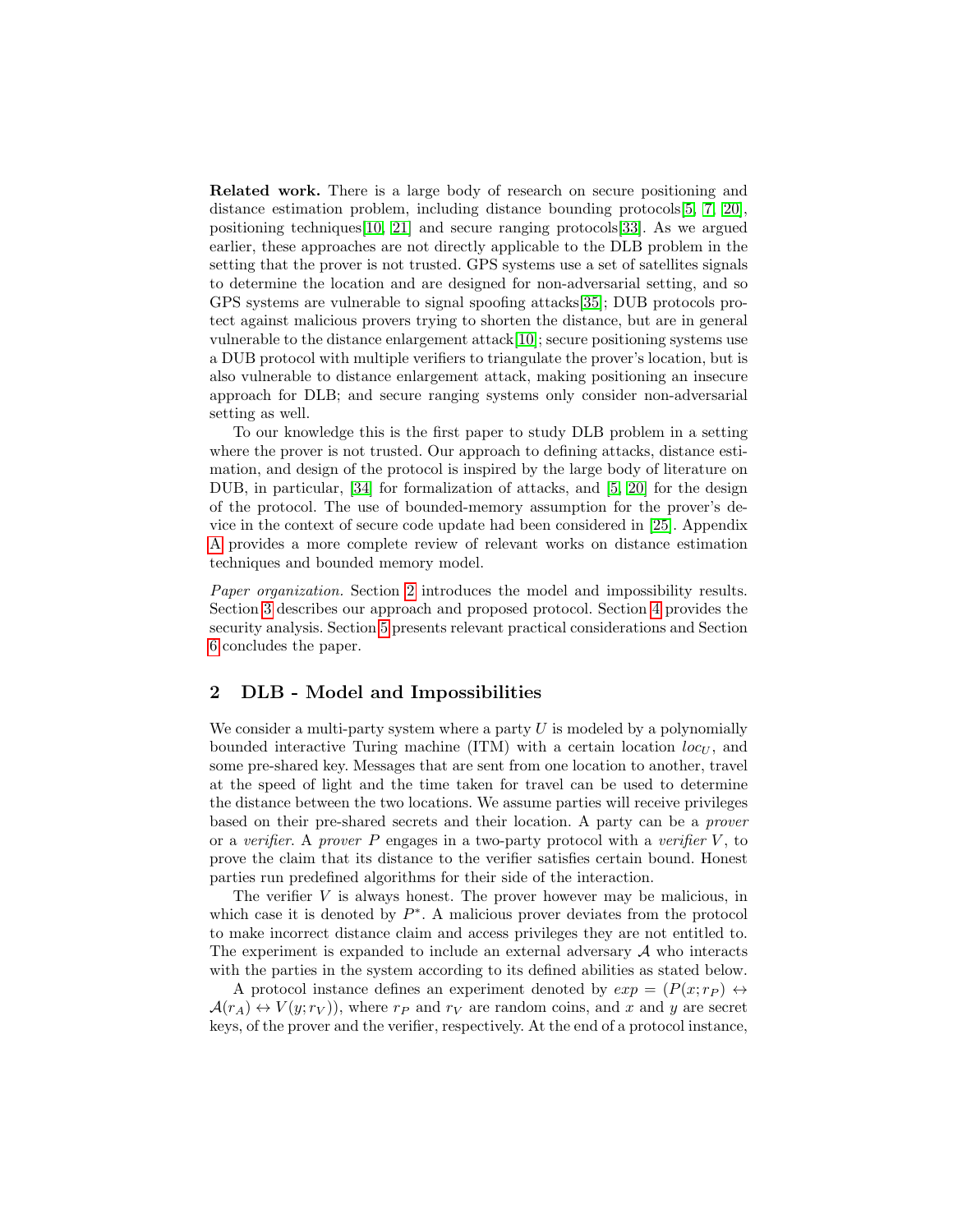V has an output  $Out_V$ , which is 1 or 0, showing acceptance or rejection of the DLB, respectively. The prover does not have an output.

A participant in an experiment has a view consisting of all its inputs, coins, and messages that it can see. The external attacker  $A$  may interact with multiple  $P<sub>S</sub>$  and  $V<sub>S</sub>$ , and its view will include all these interactions. Throughout the paper  $Pr_r[event: experiment]$  denotes the probability of the *event* for the *experiment*, where r denotes that random coins used in the experiment.

Definition 1 (DLB Protocol). A Distance Lower Bounding (DLB) protocol is a tuple  $(Gen, P, V, B)$ , where  $(x, y) \leftarrow Gen(1<sup>s</sup>, r<sub>k</sub>)$  is a randomized keygeneration algorithm that takes security parameter s and randomness  $r_k$  and outputs keys x and y;  $P(x; r_P)$  is the prover's ppt ITM that takes secret-key x and randomness  $r_P$ ;  $V(y; r_V)$  is the verifier's ppt ITM taking secret-key y and randomness  $r_V$ , and  $B$  is a distance-bound. It satisfies two properties:

- $-$  Termination:  $(\forall s)(\forall R)(\forall r_k; r_V)(\forall loc_V)$  if  $(.; y) \leftarrow Gen(1^s; r_k)$  and  $(R \leftrightarrow$  $V(y; r_V)$ ) is an execution of the protocol between the verifier and any (unbounded) prover algorithm, V halts in  $Poly(s)$  computational steps;
- $p$ -Completeness:  $(\forall s)(\forall loc_V; loc_P \text{ such that } d(loc_V; loc_P) ≥ B)$  we have

$$
Pr_{r_k;rp;rv} \left[ Out_v = 1 : \begin{matrix} (x;y) \leftarrow Gen(1^s; r_k) \\ P(x;rp) \leftrightarrow V(y;rv) \end{matrix} \right] \ge p
$$

#### <span id="page-4-0"></span>2.1 Attacks on DLB Protocols

<span id="page-4-1"></span>

Fig. 1: MiM and CF attacks in DLB

We consider three classes of attacks: distance fraud (DF), man-in-the-middle attack (MiM), and collusion fraud (CF). In DF,  $P^*$ , with  $d(P^*, V) < B$ , wants to convince  $V$  that its distance is at least  $B$ . In MiM attack, an external attacker who does not have the secret key, interacts with multiple  $Ps$  and  $Vs$ , and finally succeeds in taking the role of a prover in a protocol instance (See Figure [1a\)](#page-4-1). In  $CF, P^*$  colludes with a helper to claim a longer distance to V (See Figure [1b\)](#page-4-1). The collusion should not leak the prover's secret key to the helper. The formal definitions of the attacks are below.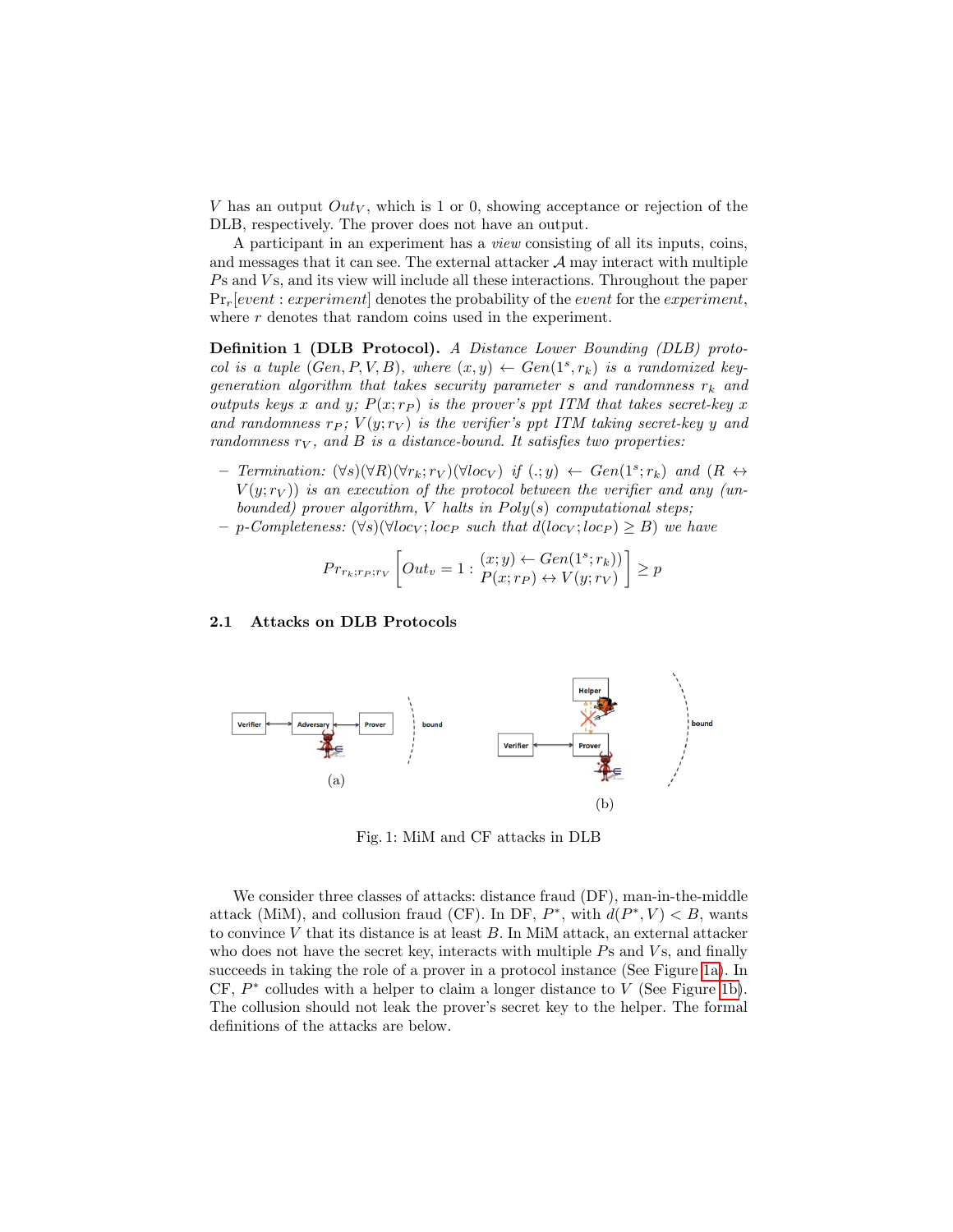Distance fraud (DF) attack. In this attack, a dishonest prover who is closer than the distance (bound)  $B$ , wants to convince the verifier that it has a distance at least B.

<span id="page-5-0"></span>Definition 2 (DF-resistance). A DLB protocol  $\Pi$  is  $\alpha$ -resistant to distance fraud if  $(\forall s)(\forall P^*)(\forall loc_v \text{ such that } d(loc_v, loc_{p*}) \leq B)(\forall r_k), we have$ 

$$
Pr_{r_v}\left[Out_v = 1 : \begin{cases} (x, y) \leftarrow Gen(1^s; r_k) \\ P^*(x) \leftrightarrow V(y; r_v) \end{cases} \right] \le \alpha
$$

where  $P^*$  is any dishonest prover. Because of the concurrent setting we effectively allow polynomially bounded number of  $P(x')$  and  $V(y')$  close to  $V(y)$  with independent  $(x', y')$ .

Distance hijacking. Definition [2](#page-5-0) captures distance hijacking attack [\[12\]](#page-16-6) against DLB protocols. In this attack,  $P^*$  who is at distance  $\langle B, \text{uses DLB communi-} \rangle$ cations of unaware honest provers at a distance  $\geq B$ , to claim a distance  $\geq B$ .

Man-in-the-middle (MiM) attack. In the MiM attack, there is an external adversary who does not have the secret-key of the protocol, interacts with honest provers and verifiers, and finally takes the role of a prover in a protocol instance with the verifier.

<span id="page-5-1"></span>Definition 3 (MiM-resistance). A DLB protocol  $\Pi$  is  $\beta$ -resistant to MiM attack if  $(\forall s)$ ,  $(\forall m, \ell, z)$  that are polynomially bounded,  $(\forall A_1, A_2)$  polynomially bounded, for all locations such that  $d(loc_{P_j}, loc_V) < B$ , where  $j \in \{m+1, \cdots, \ell\}$ , we have

$$
Pr_{r_v}\left[Out_v=1: \begin{matrix} (x,y) \leftarrow Gen(1^s) \\ Pit_v=1: P_1(x)...P_m(x) \leftrightarrow A_1 \leftrightarrow V_1(y)...V_z(y) \\ P_{m+1}(x)...P_\ell(x) \leftrightarrow A_2(View_{A_1}) \leftrightarrow V(y) \end{matrix}\right] \leq \beta
$$

Here probability is over all random coins of the protocol, and  $View_{A1}$  is the final view of  $A_1$ . The definition effectively allows polynomially bounded number of  $P(x')$ ,  $P^*(x')$ , and  $V(y')$  with independent  $(x', y')$ , anywhere.

In this definition the attacker can have a learning phase during which it interacts with  $m$  honest provers and  $z$  verifiers. It then uses its view in the attack phase, and engages in  $\ell - m$  protocol instances between honest provers and the target verifier.

Mafia fraud and impersonation attack. Definition [3](#page-5-1) is general and covers Mafia fraud and impersonation attack as special cases. In Mafia fraud, there is no learning phase. The attacker interacts with an honest prover and makes the verifier to output accept. That is,  $m = z = 0$  and  $\ell = 1$  in the attack phase. In impersonation attack the attacker uses multiple possibly concurrent interactions with the verifier to make the verifier output 1.

<span id="page-5-2"></span>Definition 4 (CF-resistance). A DLB protocol  $\Pi$  is  $(\gamma, \eta)$  resistant to collusion fraud if  $(\forall s)(\forall P^*)(\forall loc_{v_0})$  such that  $d(loc_{v_0},loc_{P^*}) < D$ ,  $(\forall A^{CF}$ ppt.), if we have,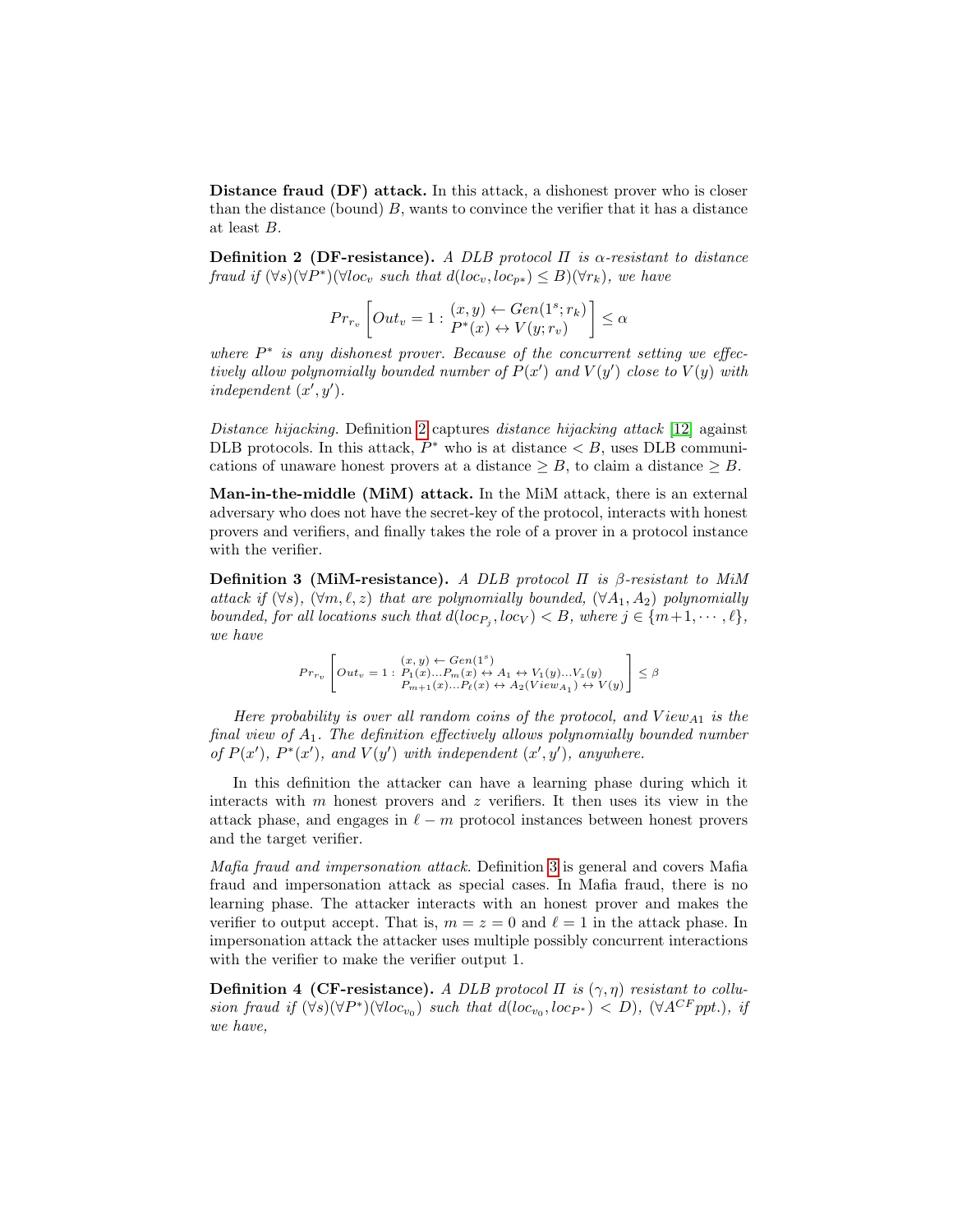$$
Pr_{r_v} \left[ Out_{v_0} = 1 : \begin{matrix} (x, y) \leftarrow Gen(1^s) \\ P^*(x) \leftrightarrow A^{CF} \leftrightarrow V_0(y) \end{matrix} \right] > \gamma
$$

over all random coins of the protocol, there exists an extended<sup>[5](#page-6-1)</sup> MiM attack with  $m, \ell, z, A_1, A_2, P_i$ ,

 $P_j, V_i$  that uses interaction with P and P<sup>\*</sup> both, and V, in the learning phase and have

$$
Pr\left[Out_v=1: \begin{matrix} (x,y) \leftarrow Gen(1^s) \\ Out_v=1: P_1^{(*)}(x)...P_m^{(*)}(x) \leftrightarrow A_1 \leftrightarrow V_1(y)...V_z(y) \\ P_{m+1}(x)...P_k(x) \leftrightarrow A_2(View_{A1}) \leftrightarrow V(y) \end{matrix} \right] > \eta
$$

Here  $P^{(*)}$  is a prover that is either P or  $P^*$ . We have  $d(loc_{P_j},loc_V) < B$ , for all  $j \in \{m+1 \cdots \ell\}$ . We implicitly allow a polynomially bounded number of  $P(x')$ ,  $P^*(x')$ , and  $V(y')$  with independent  $(x', y')$ , anywhere but no honest participant is far from  $V_0$ .

Collusion fraud implies that if a malicious prover  $P^*$  who is close to  $V_0$  can help  $A^{CF}$  to succeed in the DLB verifier to output 1, then there is an adversary  $(A_1, A_2)$  who will succeed in an (extended) MiM attack, where multiple instances of  $P^{(*)}(x)$ , denoting honest or dishonest prover, is used during the learning phase. In other words colluding attack will not succeed unless some secret information of the malicious prover is leaked.

*Terrorist fraud.* In Terrorist fraud,  $P^*$ , with  $d(P^*, V) < B$ , gets aid from a helper who does not have the secret key, to succeed in an instance of the protocol with the verifier. Definition [4](#page-5-2) captures terrorist fraud as a special case by letting  $m = z = \ell = 1$ , by simply allowing  $A_1$  to run  $A^{CF}$  and succeed in impersonation and making V to accept.

#### <span id="page-6-0"></span>2.2 Impossibility results

We consider protocols in  $\mathcal{EF}$ . Let C denote speed of light,  $t_c$  and  $t_r$  denote the verifier's clock readings, when the challenge is sent and the response is received, respectively. Let  $T_{proc}$  denote the *processing time* of the prover. If the received response is correct, the verifier calculates  $T_{\Delta} = t_r - t_c$  to estimate the distance of the prover. The verifier estimates the prover's distance D as

<span id="page-6-2"></span>
$$
D = \frac{(T_{\Delta} - T_{proc})C}{2}.
$$
\n(1)

In DF, considering a malicious prover with full (hardware and software) control over the proving device, the malicious prover at close distance D is a registered user of the system and knows the credential to calculate correct responses to the verifier challenges. To claim a longer distance, the prover simply modifies the execution to add appropriate delay by tampering with the hardware/software. This results in the impossibility of DF resistance. Without assuming any restrictions, a MiM adversary can easily succeed in DLB by sitting

<span id="page-6-1"></span> $5$  Because learning phase allows interaction with  $P^*$ .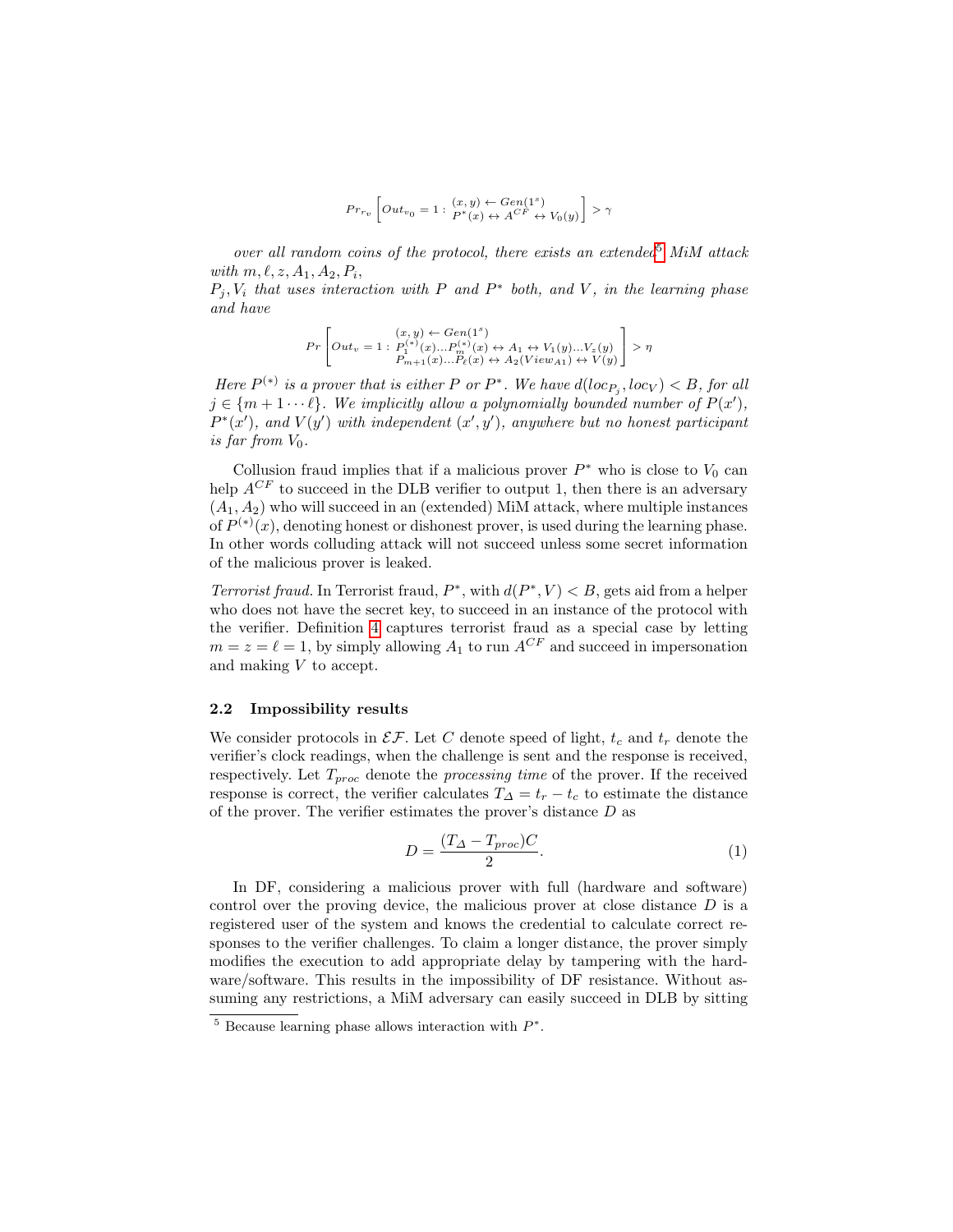between the verifier and an honest prover and launching a jam-and-delay attack to add appropriate delay. Hence, we have impossiblity of MiM resistance. The impossibility of resistance against CF follows immediately from the above impossibility results for DF and MiM resistance. We can state this even more generally: Any setting (set of assumptions) that makes DLB security against DF or MiM impossible will make it impossible to resist against CF. The reason is CF attackers can make prearrangements to simulate a DF attack (e.g., without helper being engaged in the DLB instance) or a MiM attack (e.g., by the dishonest prover acting as an honest one). These statements are formalized below

<span id="page-7-0"></span>**Theorem 1.** 1. Any DLB protocol in  $\mathcal{EF}$  is vulnerable to DF if  $P^*$  has full (hardware and software) control over the prover's device.

- 2. No DLB protocols in  $\mathcal{EF}$  can provide β-resistance with  $\beta < 1$  to MiM attack launched by an external attacker who can jam and delay messages to (or from) the prover.
- 3. For any DLB protocol in  $\mathcal{EF}, P^*$  can succeed in CF with probability 1 and negligible key leakage to the helper, if the helper has full access to the communication channels with  $P^*$ , and  $P^*$  has full control over the prover's device. The result holds even if communication is only allowed in one direction between the prover and the helper.

The proof sketch of Theorem [1](#page-7-0) can be found in Appendix [C.](#page-20-0)

#### 2.3 Restricted DF, MiM, and CF

Although it is impossible to protect DLB against unrestricted adversaries, security may become feasible if certain restrictive assumptions are made. To remove the above impossibility results, we use reasonable assumptions (restrictions) on the adversary's control of the device and/or the communication channel. We refer to attacks under these conditions as restricted DF, MiM and CF (rDF, rMiM and rCF), to emphasize extra assumptions are needed.

|                | Assumptions   |    |                                        |                               |
|----------------|---------------|----|----------------------------------------|-------------------------------|
| Attacks        | No Assumption |    | Prover's device Communication Combined |                               |
|                |               | ВM | ОC                                     | $ BM+\overline{\texttt{OC}} $ |
| $DF$ -security |               |    |                                        |                               |
| MiM-security   |               |    |                                        |                               |
| CF-security    |               |    |                                        |                               |

<span id="page-7-1"></span>Table 2: DLB security against the three attacks in different settings.

*Notations*. We use PD to denote the prover's device, and  $rX^{[Y]}$  to denote restricted version of attack X, where  $X \in \{DF, MiM, CF\}$  and restrictions are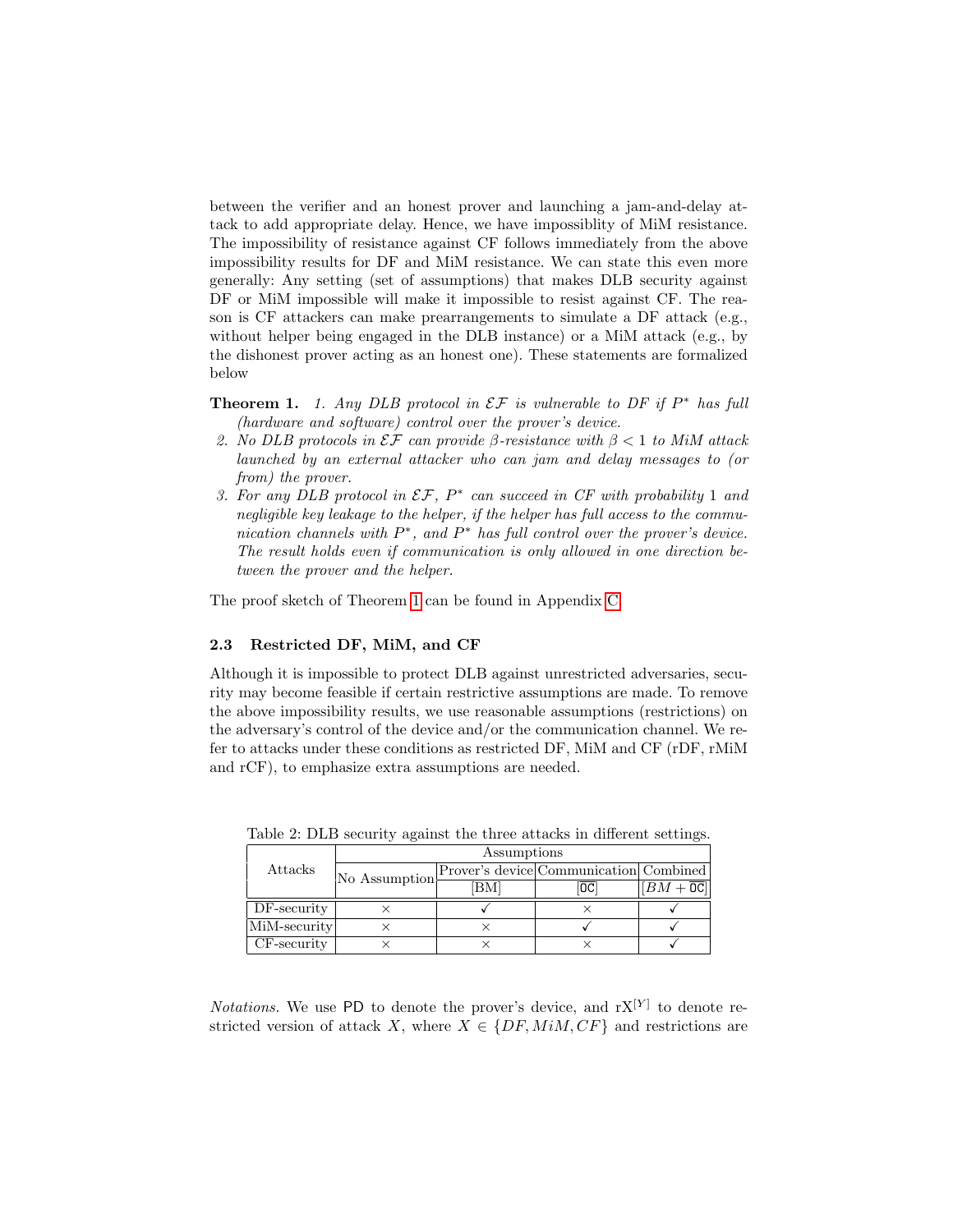stated in Y. For example,  $\text{rDF}^{[BM]}$  refers to the restricted DF attack, under the restriction that PD has bounded memory.

Table [2](#page-7-1) summarizes our impossibility results and shows assumptions that are used in our construction in Section [3.](#page-8-0) The assumptions that we use for security against rDF are, (i)  $P^*$  cannot access (read or write) the PD 's readonly memory (ROM), and (ii) PD has *bounded memory (BM)*. Note that the first assumption still allows  $P^*$  to inject malicious codes into the device writable memory (RAM), and modify correct execution of the protocol. The bounded memory assumption is a well-established model in cryptography [\[8\]](#page-16-7), and has also been used in the design of security systems [\[25\]](#page-17-6). To achieve the security against rMiM and rCF, in addition to the above assumptions, we require the helper to have no *Online Communication (OC)* with the prover during the fastexchange phase. In Section [3,](#page-8-0) we present a DLB protocol that provides security against rDF, rMiM and rCF under the above assumptions. Note that one may achieve rDF, rMiM and rCF resistance using other assumptions that restrict the prover and the helper. For example instead of assuming a root of trust on the PD, one may establish a dynamic root of trust using software attestation. We give a software attestation-based DLB protocol in Appendix [B.](#page-18-0) This protocol also requires no online-communication assumption for security against all attacks. We also provide an overview of security analysis and implementation challenges of the protocol.

## <span id="page-8-0"></span>3 DLB protocol Constructions

Assumptions and attack model. We assume that the PD is a bounded memory device, which has a protected memory (ROM), and a writable memory (RAM) with (fixed)  $L$  bit size. Without loss of generality, we consider RAM as an array indexed from 1 to L. The DLB protocol code is stored partly in ROM, denoted by  $DLB_{ROM}$ , and partly in RAM, denoted by  $DLB_{RAM}$ . We assume V has a shared key with the PD, and holds the same DLB code. The secret key of PD is stored in ROM and is accessible only to the code in ROM. We assume communication channel is noise free, although our results are extendable to noisy communication by applying similar methods as [\[31\]](#page-17-8). The adversary may store and run arbitrary malicious code on the RAM of the PD, but is not able to tamper the hardware of the device.

Approach. Using equation [1,](#page-6-2)  $P^*$  at distance D can always delay the response by  $2D'/C$  second(s) to claim a longer distance  $D + D'$ . Let  $T_{max}$  denote the maximum expected response generation (processing) time by the verifier. (This can be estimated for example, by measuring the processing time of a set of functional devices, and choosing  $T_{max}$  larger than all the measured times.) Knowing that  $0 \leq T_{proc} \leq T_{max}$ , the verifier uses the round-trip time  $T_{\Delta}$  to obtain the following distance bounds.

<span id="page-8-1"></span>
$$
D \ge D_{lower} = \frac{(T_{\Delta} - T_{max})C}{2} \tag{2}
$$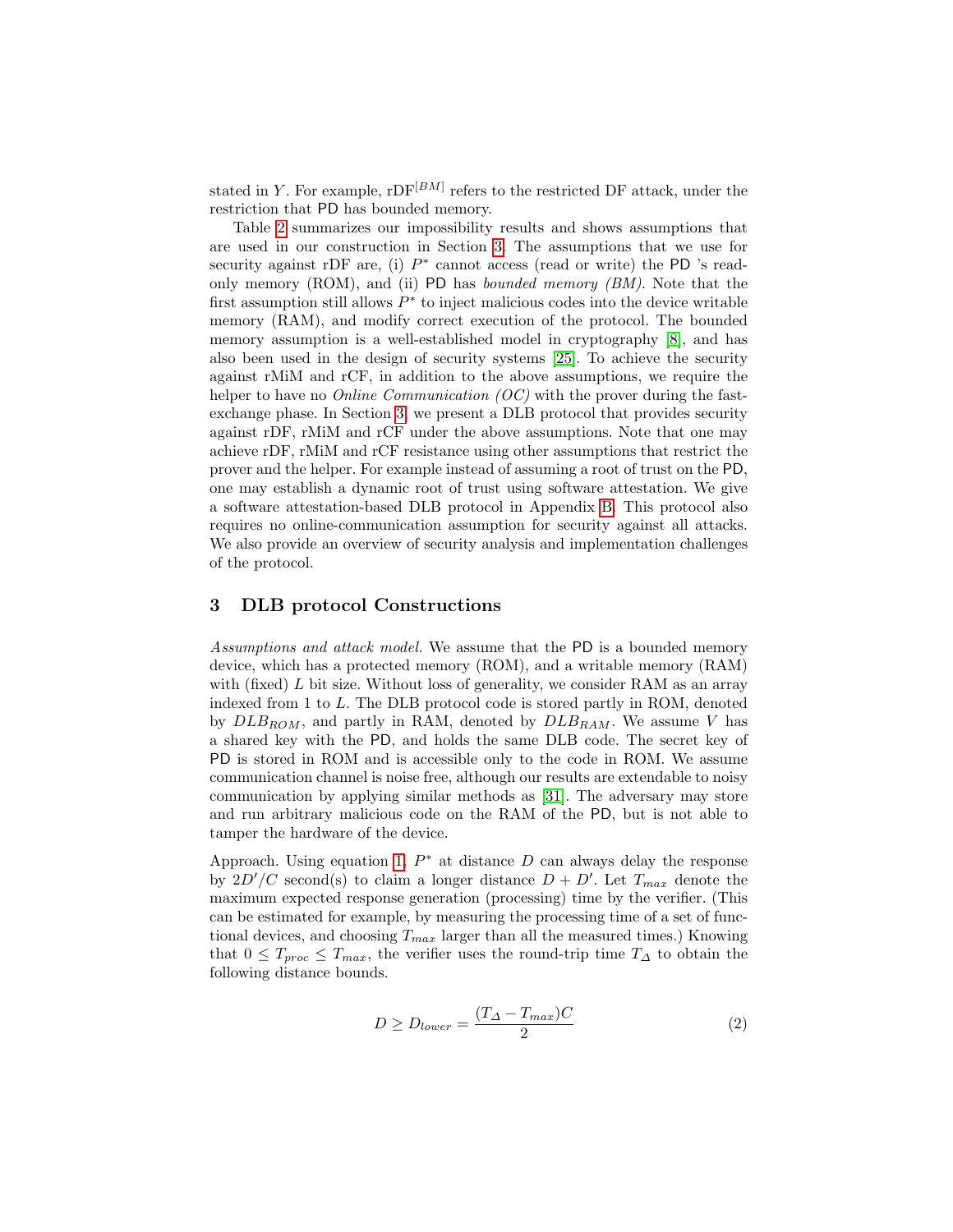We propose a protocol that assumes *bounded memory for* PD and enables  $V$  to force an upper bound on the delay introduced by  $P^*$ .

DLB protocol outline.  $\Pi_{DLB-BM}$  consists of three phases: (i) Initialization: during which the prover and the verifier exchange nonce, and use them together with their pre-shared secrets to compute a shared response table. *(ii) Fast-exchange*: that consists of  $n$  challenge-response rounds, each round consisting of two consecutive challenges, followed by the two corresponding responses. (iii) Verification: during which the verifier checks the received responses to distance estimation and erasing sequence, and accepts if they satisfy the required conditions.

Our protocol referred to as  $\Pi_{DLB-BM}$ , is composed of two basic protocol blocks,  $\Pi_1$  for distance estimation and  $\Pi_2$  for secure memory erasure, shown in Figure [2.](#page-9-0) The combination effectively upper bounds the delay that the malicious prover can introduce.  $\Pi_1$  is a pre-computation challenge-and-response distance estimation protocol [\[1\]](#page-16-8) and  $\Pi_2$  is a secure erasure protocol [\[25\]](#page-17-6) (see Section [A\)](#page-17-7). A challenge-response round in  $\Pi_1$  is used for distance estimation. A challengeresponse round in  $\Pi_2$  however is used to refresh part of the memory that will not be required for the future rounds.

<span id="page-9-0"></span>

Fig. 2: Basic building blocks  $\Pi_1(a)$  and  $\Pi_2(b)$ 

#### <span id="page-9-1"></span>3.1 The protocol  $\Pi_{DLB-BM}$

The secret key consists of two *l*-bits strings, x, and  $\hat{x}$ . When clear from context, we refer to each string as key also. The protocol uses a secure Pseudo Random Function (PRF)  $f_x: \{0,1\}^{2k} \to \{0,1\}^{2n}, x \in \{0,1\}^{\ell}$ , and a secure keyed-hash function  $(H_{\hat{x}})_{\hat{x}\in\{0,1\}^{\ell}} : \{0,1\}^* \to \{0,1\}^b$ . Figure [3](#page-10-0) shows the messages communicated in the three phases of the protocol.

*Phase 1: Initialization phase.* The prover generates a k-bit nonce  $N_p$  and sends it to the verifier. The verifier selects a k-bit nonce  $N_v$  and a 2n-bit random string A, calculates  $M = A \oplus f_x(N_p, N_v)$ , and sends  $(M, N_v)$  to the prover. With this information, the prover decrypts M to retrieve  $A = M \oplus f_x(N_p, N_v)$  and stores it in memory. A is the response table that will be used by the prover to respond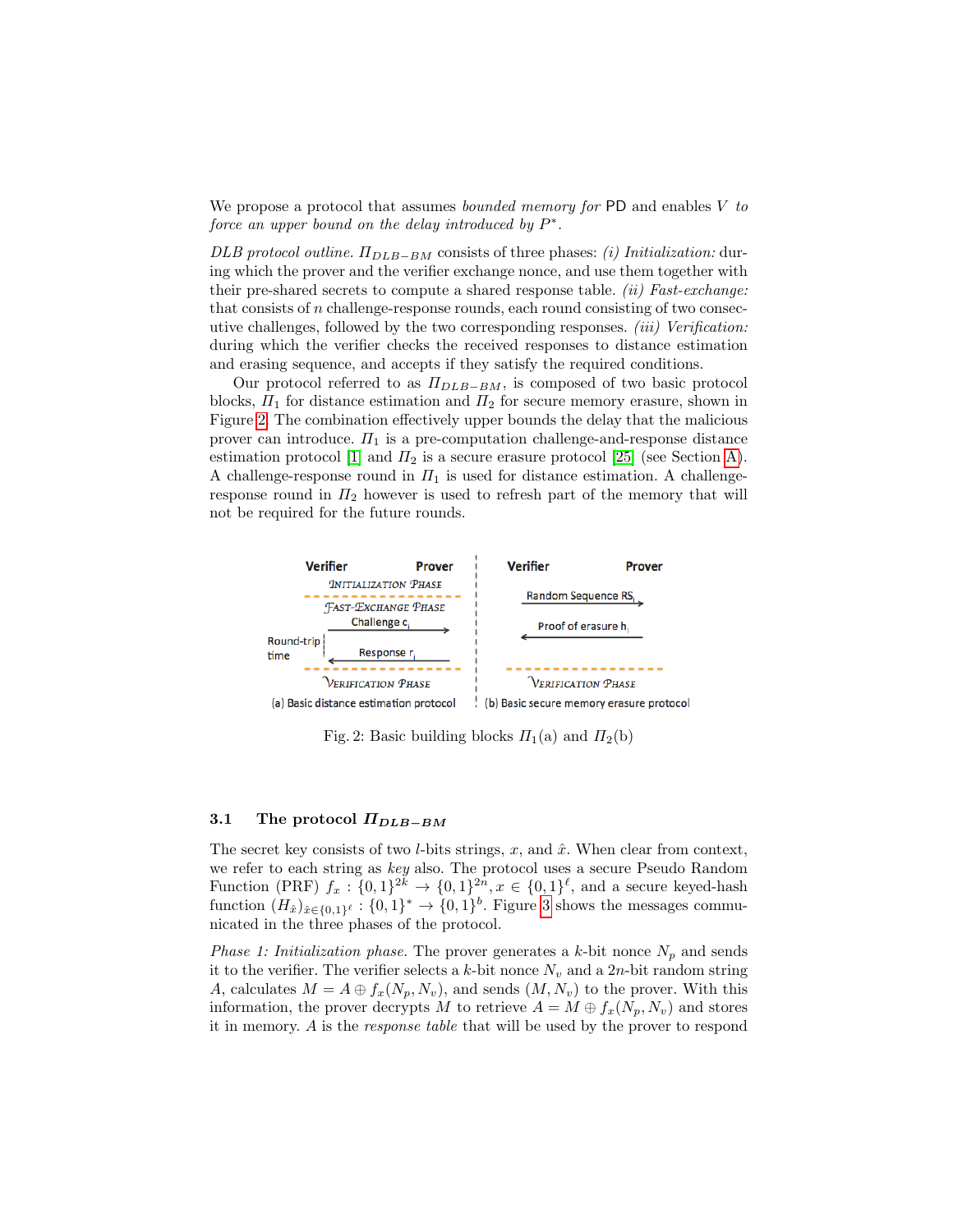to challenges in Phase 2. Considering  $A = (a_{(1,j)}, a_{(2,j)})$ , where  $j = 1 \cdots n$ , as a sequence of *n* bit pairs, we define a third string  $a_{(3,j)} = a_{(1,j)} \oplus a_{(2,j)} \oplus x$ .  $a_{(3,j)}$ is computed at run time from the response table and so is not stored in memory.

*Phase 2: Fast-exchange phase.* This phase proceeds in  $n$  consecutive challengeresponse rounds. In each round  $1 \leq i \leq n$ , the verifier chooses a random challenge  $c_i \in \{1, 2, 3\}$  and sends it to the prover, immediately followed by a random erasing sequence  $RS_i$  of length  $z_i$ . In section [3.2,](#page-11-0) we will discuss how  $z_i$  is determined. The role of  $RS_i$  is to prevent P from delaying the response to extend its distance. On receiving the challenge  $c_i$ , the prover will retrieve the response  $r_i = a_{(c_i,i)}$ . When  $z_i - 1$  bits of  $RS_i$  are received, the prover must send  $r_i$  to avoid it being overwritten by the final bit of  $RS_i$ . The prover must also send the response to the erasing sequence (also referred to as proof of erasure  $h_i$ ). By correctly designing the computation of the hash, the correct proof of erasure will "prove" that the prover has received and stored the full  $RS_i$  and also has kept the code  $DLB_{RAM}$  intact (see Section [3.2](#page-11-0) for details). In addition, the verifier records the time difference  $T_{\Delta,i}$  between sending  $c_i$  and receiving  $r_i$ .

<span id="page-10-0"></span>

Fig. 3: Distance lower bounding protocol  $\Pi_{DLB-BM}$ 

*Phase 3: Verification phase.* The verifier checks the correctness of response  $r_i$  and proof of erasure  $h_i$  for all rounds,  $i = 1 \cdots n$ . It also verifies whether all response times are higher than a threshold  $\theta$ , determined as follows. Let B denote the distance-bound, and  $T(z_i - 1)$  denote the time interval required by the prover to receive  $z_i - 1$  bits. The acceptable round-trip time in round i must satisfy  $T_{\Delta,i} \ge \theta = \frac{2B}{C} + T(z_i - 1)$ , where  $C = 3 * 10^8$  is the speed of light (see equation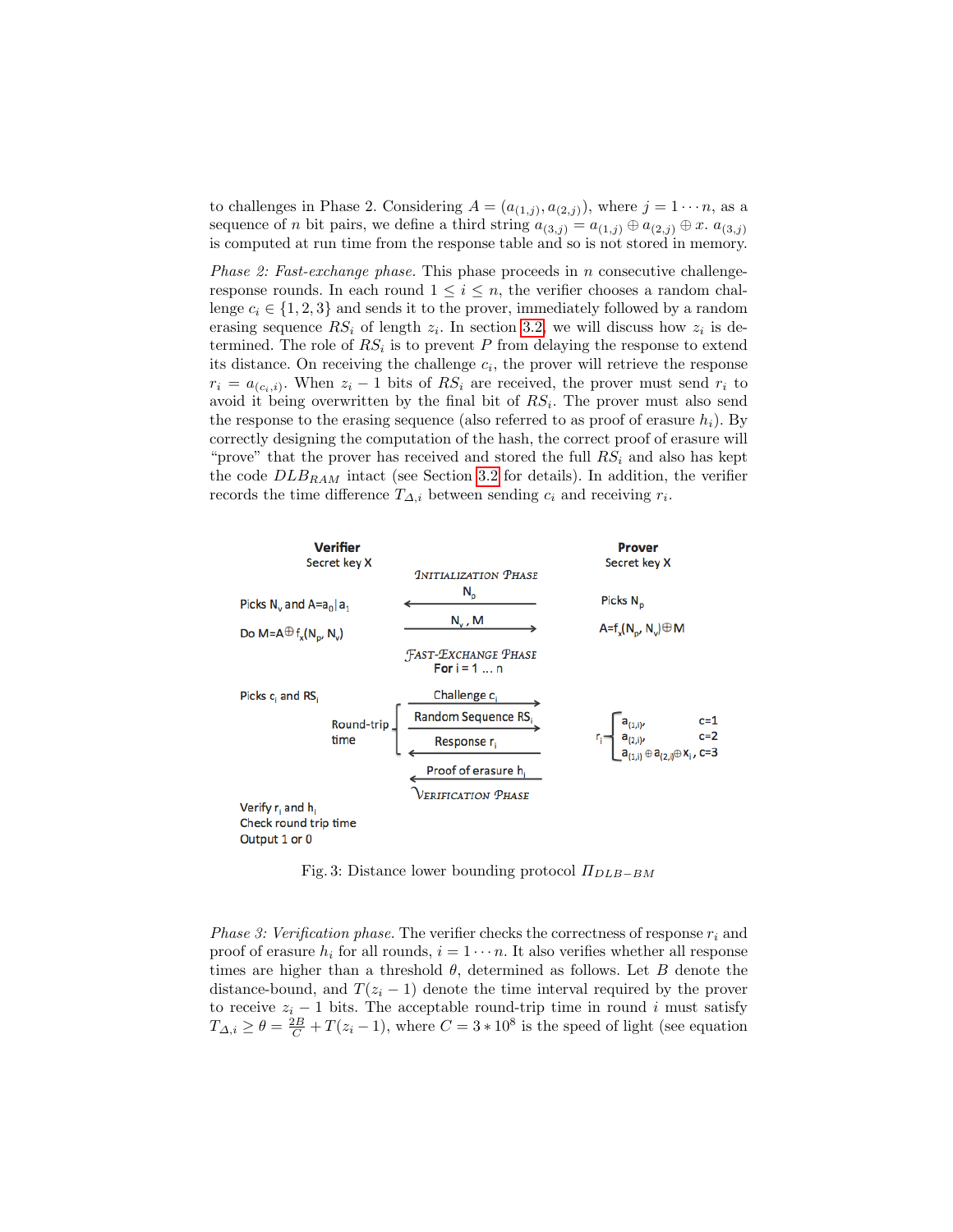[2\)](#page-8-1). The verifier outputs  $Out_v = 1$ , if and only if all verifications and time checks succeed. Here for simplicity, we have assumed the communication channel is noise free, and so a successful protocol requires all challenges to be correctly responded.

#### <span id="page-11-0"></span>3.2 The design of erasure sequence and its response

In fast-exchange round i, an erasure sequence  $RS_i$  is sent to the  $P$ , and a correct response is required.  $RS_i$  is used to guarantee all the device memory is erased, except DLB code and the part of the memory that is required for future response. The length of the erasing sequence  $RS_i$  must be chosen as follows.

Sequence length. If one bit of memory in addition to what is required for future the responses is left out, the dishonest prover can exploit that bit to store the response bit of the current challenge and delay it. In order to erase all but the part of the memory that is required for future response, the length of the erasing sequence  $RS_i$  must be chosen as follows.

Let the sizes of the RAM and  $DLB_{RAM}$ , be L and  $\lambda$ , respectively. After the initialization phase, the  $2n$ -bit random table  $A$  is stored in the prover's device memory. In Round 1, the erasing sequence  $RS_1$  must erase  $L - \lambda - 2n$ unused memory, together with  $(a_{(1,1)}, a_{(2,1)})$ , the two response bits associated with round 1. In each subsequent challenge-response round  $i$ , two additional bits  $(a_{(1,i)}, a_{(2,i)})$  of A will be used and so the length of the erasing sequence must be increased by two bits. By induction, the random sequence  $RS_i$  in round  $1 \leq i \leq n$  must have length  $L - \lambda - 2(n - i)$ . Figure [4](#page-11-1) shows the state of the prover's memory during protocol execution.

<span id="page-11-1"></span>

**Prover** 

**Time** 

Fig. 4: Prover's memory during protocol execution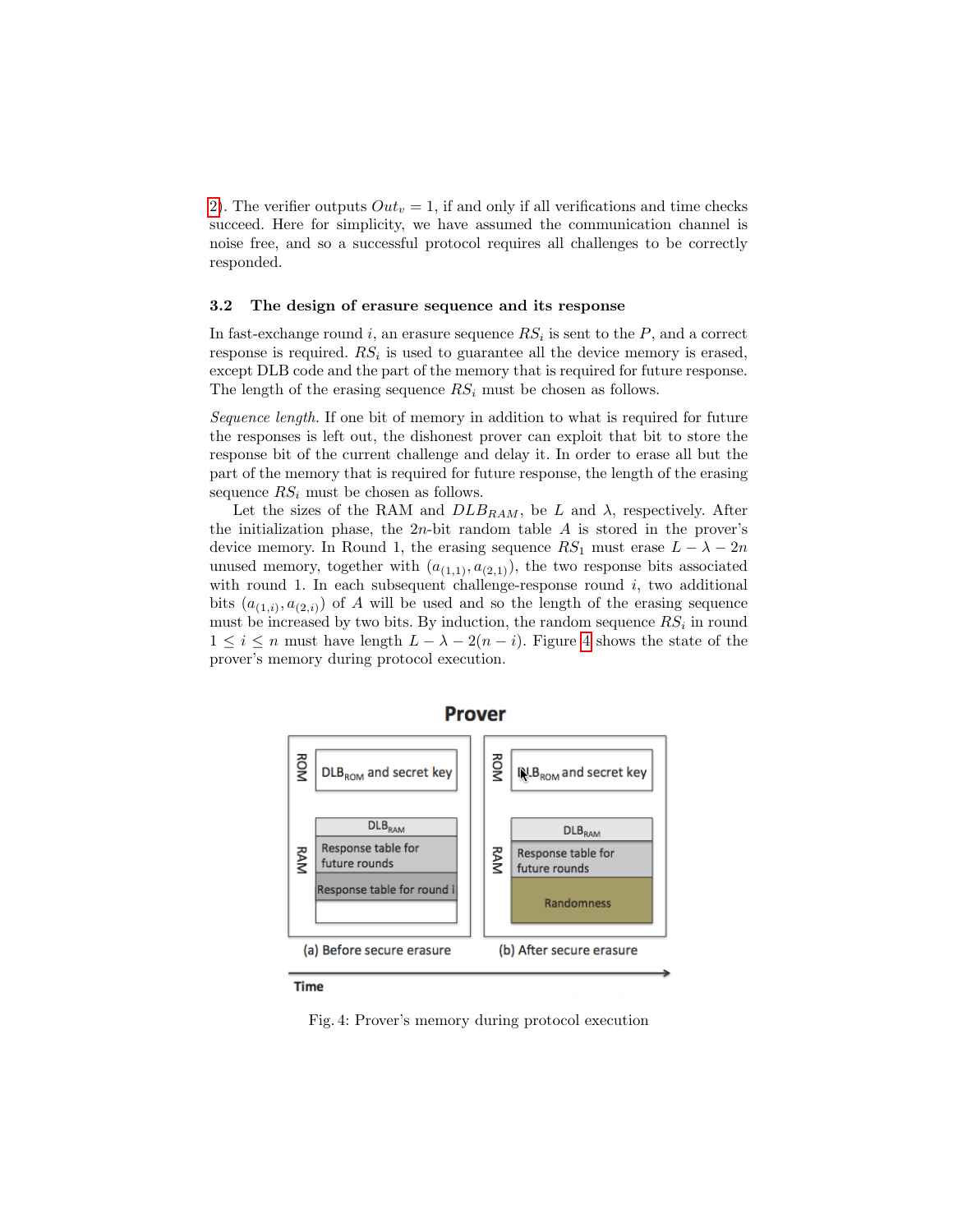Response to the erasure sequence. The response in round  $i$ , denoted by  $h_i$ , must guarantee that the PD's memory, contains the sequence  $RS_i$  and DLB code  $DLB_{RAM}$  in full, and prove that the rest of the memory is erased. We refer to this response as proof of erasure, as it is inspired by [\[25\]](#page-17-6). To obtain assurance that  $RS_i$  is fully stored, it's sufficient to require the prover to return the exact  $RS_i$ , starting from the last received bit, to the first one. This however will be expensive from communication and power consumption view point. An efficient approach is to send the cryptographic hash of  $RS_i$ . To prevent the prover from calculating the hash value in real-time without storing the whole  $RS_i$ , we require the hash function to be applied to the received sequence in the reverse order of arrival. That is, assuming  $RS_i = (u_1 \cdots u_{z_i})$ , the hash will be applied to  $R\overline{S}_i = (u_{z_i} \cdots u_1)$ . This leaves the prover no choice other than waiting for the last bit to arrive, before starting the calculation. To prevent  $P^*$  to simply store the required hash value of the code, we use  $h_i = H_{\hat{x}}(R\overline{S}_i \parallel DLB_{RAM})$ . In this construction,  $R\bar{S}_i$  serves as a random nonce, and rules out the possibility of  $P^*$ successfully passing the verification without storing the full  $DLB_{RAM}$ .

The response calculation must be such that it cannot be delegated to a helper. This requirement is for achieving security against rCF (Section [4\)](#page-12-0). We thus use a keyed-hash message authentication code, that requires the prover's secret key. The keyed-hash message authentication code uses a suitable cryptographic hash function in a specific structure (e.g. HMAC), to construct a secure MAC, which ensures the keyed-hash value cannot be forged.

## <span id="page-12-0"></span>4 Security analysis of  $\Pi_{DLR-BM}$

 $\Pi_{DLB-BM}$  protocol uses a PRF and HMAC, and we analyse its security against a computationally bounded adversary. We note that it is possible to construct an information theoretically secure version of this protocol, by replacing the PRF and HMAC with appropriate primitives.

 $\mathbf{rDF}^{[BM]}$  resistance. In DF, a malicious prover  $P^*$  with  $d(loc_v, loc_{P^*}) \leq B$ , wants to prove, its distance is higher than the bound. To achieve this goal,  $P^*$  must send the correct response bit  $r_i$ , and the correct proof of erasure  $h_i$ , both with sufficient delay, in all rounds  $1 \leq i \leq n$ , of the fast-exchange phase. Theorem [2](#page-12-1) proves that the DF resistance of the DLB protocol  $\Pi_{DLB}$ , assuming that a malicious code of length at least g bits is required.

<span id="page-12-1"></span>**Theorem 2.**  $\Pi_{DLB-BM}$  is  $\epsilon$ -resistant to rDF<sup>[BM]</sup>, with,

$$
\epsilon \leq \max\left(2^{-(\frac{g}{2})^2}, 2^{-n(n+1)}\right),
$$

against any  $rDF^{[BM]}$  attack that requires at least q-bit malicious code, assuming  $H<sub>x</sub>()$  is HMAC with a suitable cryptographic hash function.

 $r$ MiM<sup>[OC]</sup> resistance. In  $r$ MiM<sup>[OC]</sup>, the adversary cannot send or receive signal to, or from the prover during the fast-exchange phase of the target instance. It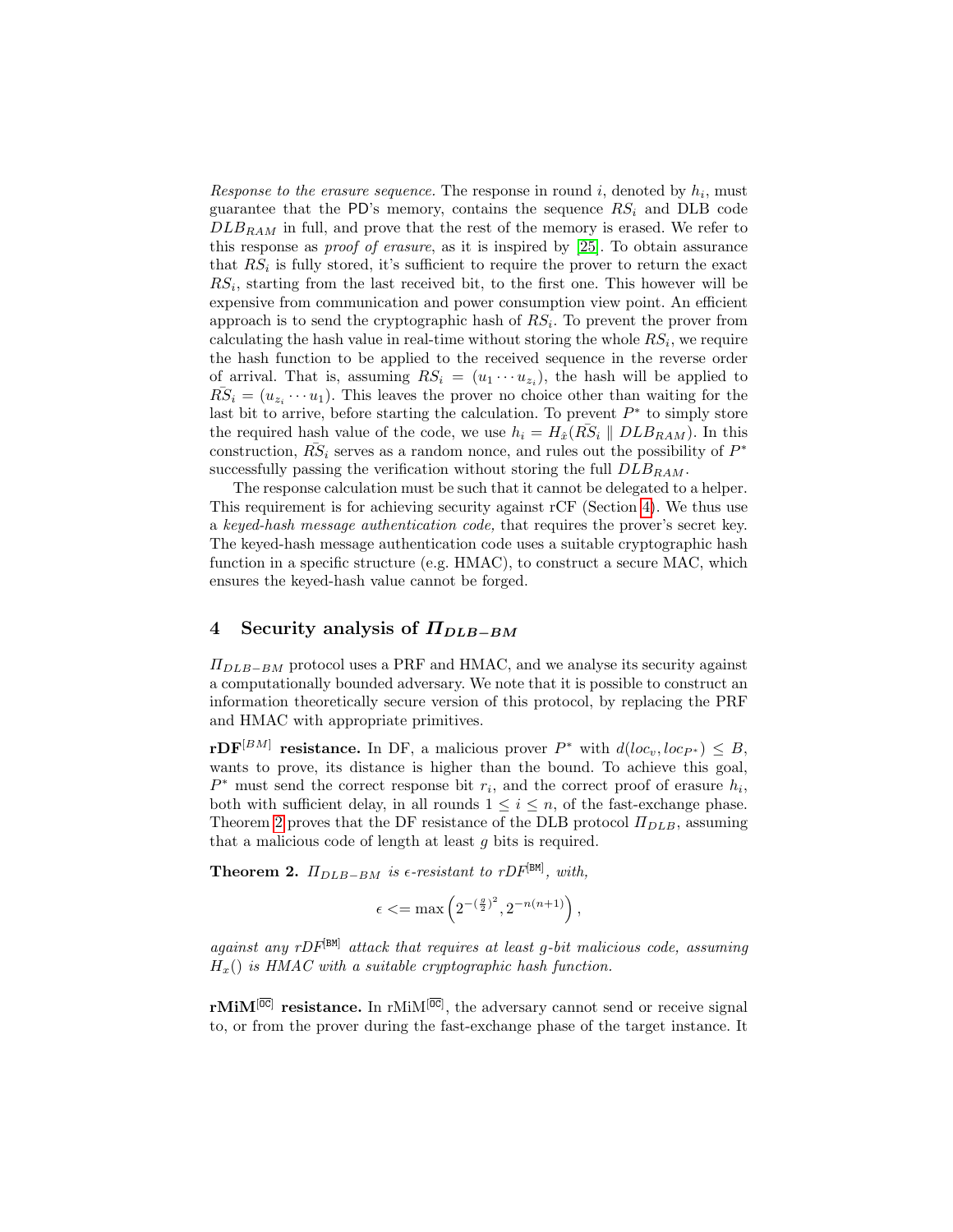however has full communication power during other phases. We do allow the adversary to jam communications between the verifier and provers in all phases of the protocol (including fast exchange phase). The proof outline of the following Theorem [3](#page-13-1) is given in the appendix [E.](#page-22-0)

<span id="page-13-1"></span>**Theorem 3.** The DLB protocol  $\Pi_{DLB-BM}$  is  $\beta$ -resistant to rMiM<sup>[OC]</sup>attack with  $\beta = 2^{-l}$ , by choosing  $b > \frac{l}{n} - 1$ .

#### $\mathrm{rCF}^{\left[\texttt{BM},\;\overline{\texttt{OC}}\right]}$  resistance.

Providing rCF security requires security against rDF and rMiM, and so their associated assumptions. We consider  $rCF^{[BM, \overline{OC}]}$ , and show (i) this is a stronger attack than rDF<sup>[BM]</sup> (see Appendix [F](#page-22-1) for details), and (ii)  $\Pi_{DLB-BM}$  is secure against this attack (see Theorem [4](#page-13-2) and its formal proof is given in Appendix [G\)](#page-23-0).

<span id="page-13-2"></span>**Theorem 4.** The protocol  $\Pi_{DLB}$  is  $(\gamma, \eta)$ -resistant to rCF<sup>[BM,  $\overline{OC}$ ], with</sup>

$$
\gamma\leq \max\{2^{-\frac{g+0.5}{2}\frac{g+1}{2}},2^{-(n+0.25)(n+1)}\}\quad and \ \ \eta=2^{-l},
$$

assuming the malicious code is at least g bits.

## <span id="page-13-0"></span>5 Practical consideration

We noted earlier that although time is essential for distance estimation, it cannot be used as a single-handed resource to provide DLB guarantees because signals can be easily delayed by malicious provers to show they are farther. Security of DLB will thus rely on making physical assumptions about the device and the communication channel(s). Our basic DLB protocol relies on a memorybounded device with known memory size, and assuming that attacks are software based and through codes that reside in memory. That is all other registers and memories (e.g. ROM, write protected flash memory, etc) are inaccessible to the malicious code. These assumptions are not unrealistic and have been made in previous work [\[25\]](#page-17-6). In the following, we discuss the parameter choices of the DLB protocol and analyze its performance in terms of time, energy, and memory consumption on a MicaZ sensor [\[22\]](#page-17-9) with a TinyOS host. Below we give some specifications about the MicaZ sensor and explain our design of the DLB protocol. To be secure against real-time attacks, we seek for  $10^{-6}$ -resistance to distance and restricted-collusion frauds. The security analysis of Section [4](#page-12-0) shows resistance against malicous codes of length at least 1 byte, which quite reasonable.

The computation during the initialization and challenge-response distance estimation is similar to DUB protocols and so the excellent works [\[27\]](#page-17-10) on the implementation of DUB protocols can be used to have performance estimates. However using erasing sequence is unique to  $\Pi_{DLB-BM}$ . We estimate memory, time, and energy consumption of  $\Pi_{DLB-BM}$  on a MicaZ sensor [\[22\]](#page-17-9) using TinyOS. We assume the following parameters:  $n = 10$  rounds and  $k = 192$  bits of nonces.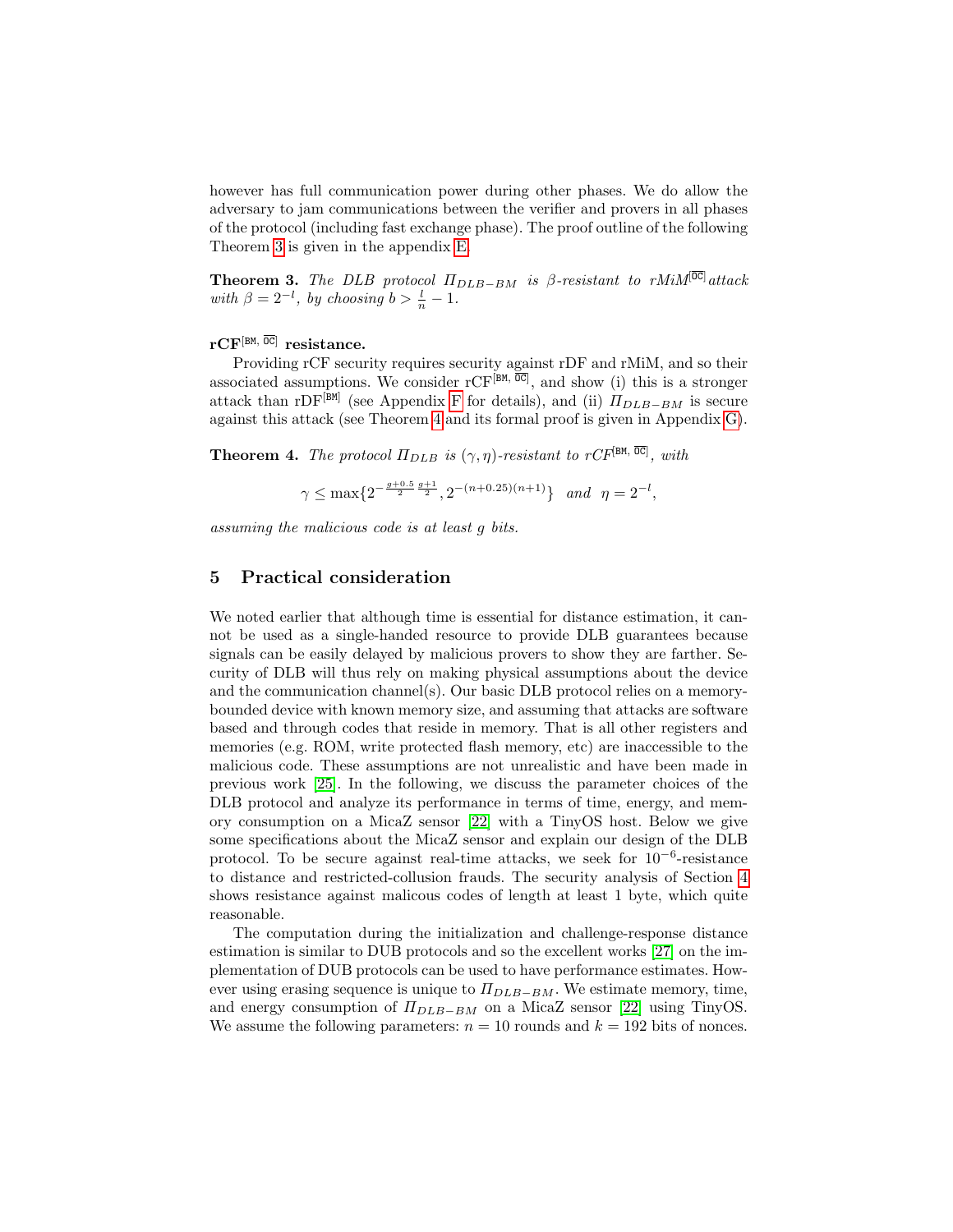We use HMAC-SHA1, denoted by  $HMAC(:,.),$  for the PRF,  $f_x$ , and generation of response for  $RS_i$ ,  $H_{\hat{x}}$ . That is,  $f_x(N_p, N_v)$  equals the first  $2n = 20$  bits of  $HMAC(x; N_p||N_v)$  and  $H_{\hat{x}}(R\overline{S}_i||DLB_{RAM})$  equals  $HMAC(\hat{x}; R\overline{S}_i||DLB_{RAM})$ of length  $b = 160$  bits.

MicaZ sensor specifications. The device is supplied by two AA batteries and includes an ATMEGA128 microcontroller and a TI-CC2420 radio transceiver. The micro-controller provides 4KB of writable memory (SRAM), with 4KB of EEPROM and 640 KB of write-protected flash memory. The radio transceiver chip works for an RF band of 2.4–2.48 GHz and has 250 Kbps data rate.

Memory consumption. HMAC-SHA1 takes code size of 4650 bytes [\[25\]](#page-17-6) for implementation on ROM, and around 124 bytes of RAM to load data structures and stack. Considering  $l = 128$  of secret key x, we have a reasonable estimation of code size to be 10KB. Although the EEPROM is only 4KB large, the ATMEGA128 architecture allows for ROM extension via the use of mask ROM, locked flash memory, and fuse bits. Using these extension methods, one can build read-only memory of size 10KB or more. Note that in order to obtain maximum energy consumption, we assume the size of  $DLB_{RAM}$  to be 0.

Energy and time consumption. The writable memory in ATMEGA128 (when flash memory is write-protected) is the 4KB SRAM. For a  $n = 10$  rounds DLB protocol, the erasing sequence has length 32758 bits on average.

*Communication costs.* The protocol requires the prover to receive  $N_v$ , M in initialization phase and  $c_i$ ,  $RS_i$  in each fast-exchange round, which gives a total of  $l_{rx} = len(N_v) + len(M) + 2n + n \times len(RS_i) = 326912$  bits. There is also requirement for sending  $N_p$ ,  $r_i$ 's, and  $h_i$ 's which sums to  $l_{tx} = len(N_p) +$  $n + n \times len(h_i) = 1802$  transmission bits. Sending (resp. receiving) a single bit requires  $E_{rx} = 2.34 \mu J/b$  (resp.  $E_{tx} = 4.6 \mu J/b$ ) by the radio transceiver with typical power adjustments [\[9\]](#page-16-9). The total communication energy is thus  $E_{comm} = l_{tx}E_{tx} + l_{rx}E_{rx} = 773 \, mJ.$ 

Computation costs. The main part belongs to computing  $h_i$ . The remaining computation is negligible. Extrapolating the figures for memory erasure phase in [\[25\]](#page-17-6) to our 4KB-memory device, we require less than 600 milliseconds time for computing proof of erasure, which is quite practical. As for energy consumption, each HMAC-SHA1 computation uses  $3.5\mu J$  per memory byte. Considering the memory size and the number of rounds, the required computation energy is obtained as  $E_{comp} = 3.5 \times 10^{-6} \times 4 \times 2^{10} \times 10 = 140 mJ$ .

Each AA battery is capable of delivering 1.2 Amperes under an average voltage of 1.2 Volts for one hour [\[9\]](#page-16-9), implying the power supply of 10, 368J via the two batteries. This means the proving device can be used for approximately  $\frac{10,368}{(773+140)10^{-3}} > 11,000$  runs of DLB protocol before the batteries die. This is quite a reasonable turn out for power consumption. Although we should consider idle/sleep mode energy consumption for more accurate analysis, this consideration will not cause a drastic change on the above result.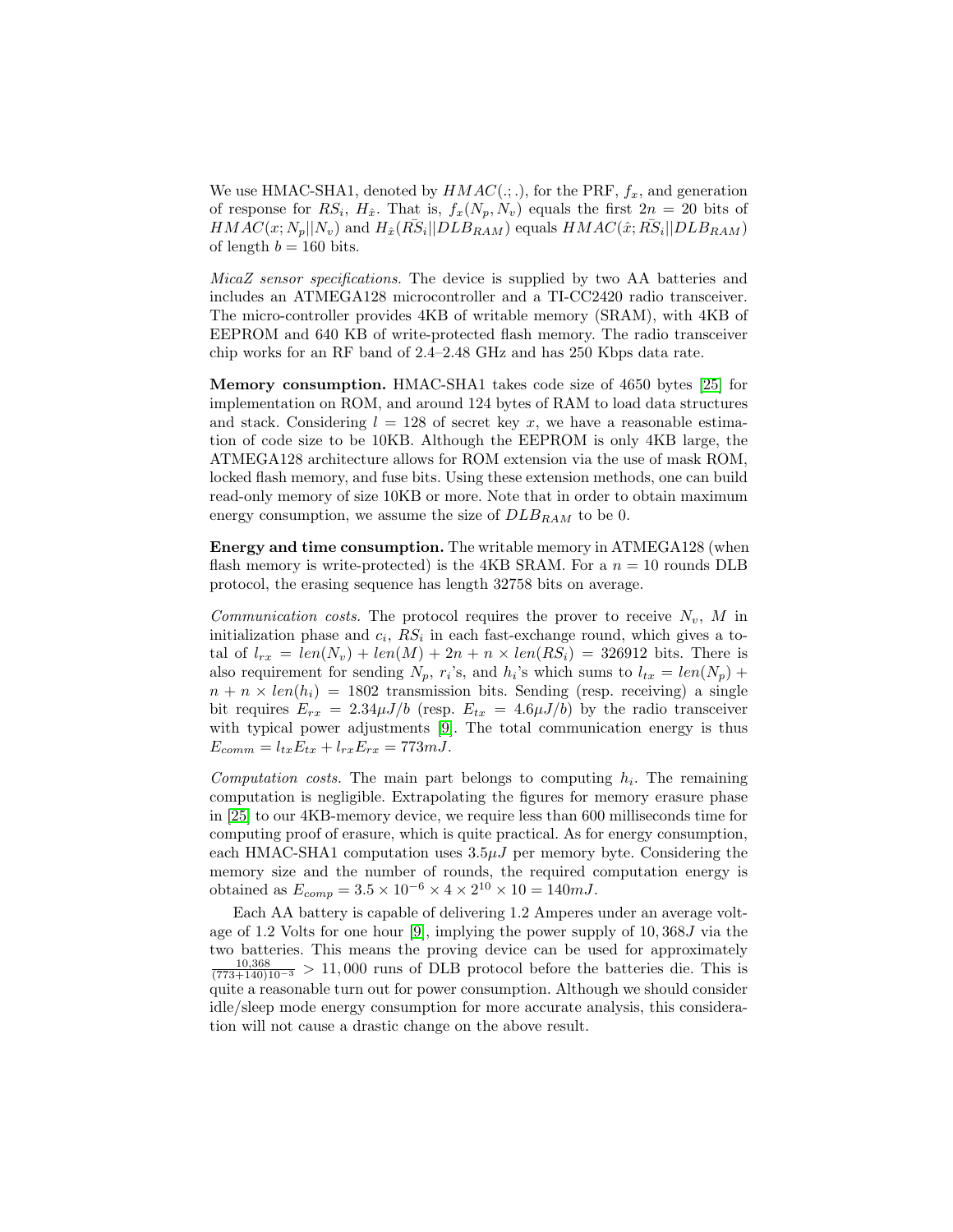#### <span id="page-15-0"></span>6 Concluding remarks

We motivated the novel security problem of DLB in the setting that the prover is not trusted using a number of application scenarios, and gave formal definition of security against three general classes of attacks (DF, MiM and CF). We proved that it is impossible to provide security against any of these attacks without making physical assumptions. Our results show that an adversary, even if it is computationally bounded, will always succeed in DF if it has unrestricted access to the prover's device (fully untrusted prover), and will succeed in MiM attacks, if it has unrestricted access to the communication channel. And security against CF requires restrictions on both types of accesses. These results show a fundamental difference between DLB and DUB problems. The only physical assumption in DUB protocols, is that the speed of EM signals is constant. In DLB protocols however, in addition to this assumption, one must assume other restrictions on the physical access of the adversary.

Our protocol considers a malicious prover that has restricted access to the prover device, and an external attacker that has restricted access to the communication channel to the prover. We provides security against rDF<sup>[BM]</sup>, rMiM<sup>[OC]</sup>, and  $\mathrm{rCF}^{[BM, \overline{00}]}$ , using reasonable assumptions that have been used in theoretical cryptography as well as security systems in practice, including systems for secure code update [\[25\]](#page-17-6). Enforcing assumptions in practice would need special technologies such as targeted jamming [\[18\]](#page-16-10).

One can replace the above assumptions with other reasonable assumptions. The assumptions are necessary to prevent the adversary from introducing delay in the challenge and response time estimation phase. For example, instead of assuming bounded memory, one can use a software-based externally verifiable code execution (EVCE) system such as Pioneer [\[30\]](#page-17-11), to guarantee that the target executable code associated with the distance measurement, is executed without modification by a malicious code that may reside on the device. Using this approach, in each challenge-response round, the device first proves that it has an untampered environment, and then provides the response. Note that EVCE also assumes a trusted network to eliminate proxy attacks allowing the construction to provide security against rMiM<sup>[OC]</sup> and rCF<sup>[SA, OC]</sup>. More details on an EVCE based DLB protocol is given in Appendix [B.](#page-18-0) The important point to note is that one must restrict the adversary's physical access to the environment to achieve any DLB security.

Our primary application scenarios of DLB in this paper were examples of proximity-based access control. Other application scenarios in DLB may have different security requirements. Examining these requirements will be an important step in modelling security and designing secure protocols. Another interesting question is to efficiently incorporate DLB in DUB protocol to provide security against distance enlargement.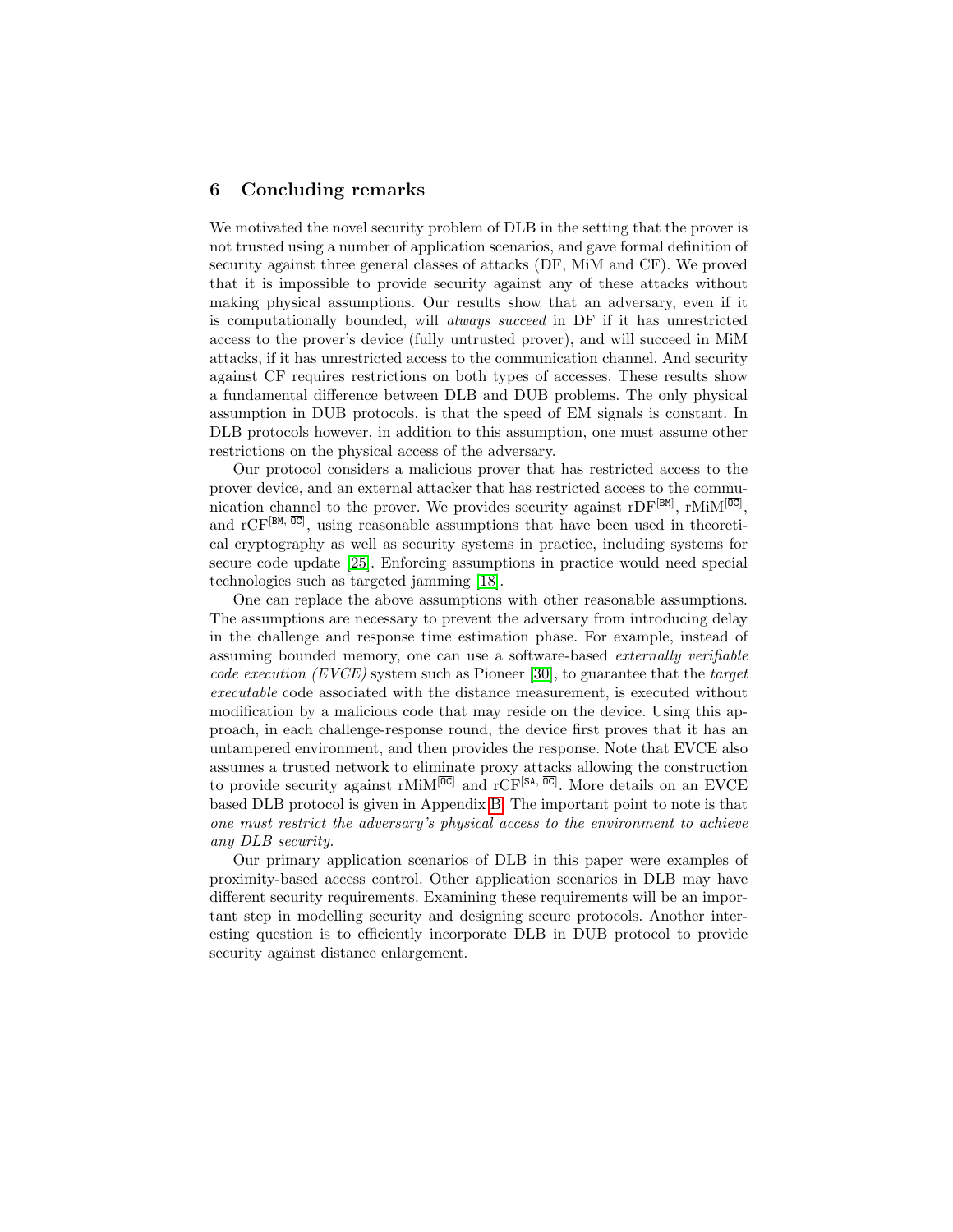# Bibliography

- <span id="page-16-8"></span>[1] G. Avoine, C. Lauradoux, and B. Martin. How secret-sharing can defeat terrorist fraud. In ACM conference on Wireless network security, 2011.
- <span id="page-16-2"></span>[2] G. Avoine and A. Tchamkerten. An efficient distance bounding rfid authentication protocol. In Information Security, pages 250–261. 2009.
- <span id="page-16-11"></span>[3] I. Boureanu, A. Mitrokotsa, and S. Vaudenay. On the pseudorandom function assumption in (secure) distance-bounding protocols. In LATINCRYPT.
- <span id="page-16-15"></span>[4] I. Boureanu, A. Mitrokotsa, and S. Vaudenay. Practical & provably secure distance-bounding.
- <span id="page-16-4"></span>[5] I. Boureanu, A. Mitrokotsa, and S. Vaudenay. Secure & lightweight distancebounding. In LightSec 2013.
- <span id="page-16-16"></span>[6] I. Boureanu, A. Mitrokotsa, and S. Vaudenay. Towards secure distance bounding. FSE 2013.
- <span id="page-16-0"></span>[7] S. Brands and D. Chaum. Distance-bounding protocols. In EUROCRYPT 1993, pages 344–359.
- <span id="page-16-7"></span>[8] C. Cachin and U. Maurer. Unconditional security against memory-bounded adversaries. In CRYPTO'97.
- <span id="page-16-9"></span>[9] M. Calle and J. Kabara. Measuring energy consumption in wireless sensor networks using gsp. In Personal, Indoor and Mobile Radio Communications.
- <span id="page-16-3"></span>[10] S. Capkun and J.-P. Hubaux. Secure positioning in wireless networks. IEEE Journal on Selected Areas in Communications, 2006.
- <span id="page-16-17"></span>[11] D. Cash, Y. Z. Ding, Y. Dodis, W. Lee, R. Lipton, and S. Walfish. Intrusionresilient key exchange in the bounded retrieval model. In Theory of Cryptography. 2007.
- <span id="page-16-6"></span>[12] C. Cremers, K. B. Rasmussen, B. Schmidt, and S. Capkun. Distance hijacking attacks on distance bounding protocols. In  $S\&P$ , pages 113–127.
- <span id="page-16-18"></span>[13] G. Di Crescenzo, R. Lipton, and S. Walfish. Perfectly secure password protocols in the bounded retrieval model. In Theory of Cryptography.
- <span id="page-16-19"></span>[14] S. Dziembowski. Intrusion-resilience via the bounded-storage model. In Theory of Cryptography, pages 207–224. 2006.
- <span id="page-16-13"></span>[15] M. Fischlin and C. Onete. Subtle kinks in distance-bounding: an analysis of prominent protocols. In  $S \& P$  in wireless and mobile networks.
- <span id="page-16-14"></span>[16] M. Fischlin and C. Onete. Terrorism in distance bounding: modeling terrorist-fraud resistance. In Applied Cryptography and Network Security.
- <span id="page-16-1"></span>[17] A. Francillon, B. Danev, and S. Capkun. Relay attacks on passive keyless entry and start systems in modern cars. In NDSS, 2011.
- <span id="page-16-10"></span>[18] S. Gollakota, H. Hassanieh, B. Ransford, D. Katabi, and K. Fu. They can hear your heartbeats: non-invasive security for implantable medical devices. In ACM SIGCOMM, pages 2–13, 2011.
- <span id="page-16-12"></span>[19] G. P. Hancke. Distance-bounding for rfid: Effectiveness of terrorist fraud in the presence of bit errors. In RFID-Technologies and Applications, 2012.
- <span id="page-16-5"></span>[20] G. P. Hancke and M. G. Kuhn. An rfid distance bounding protocol. In SecureComm, pages 67–73, 2005.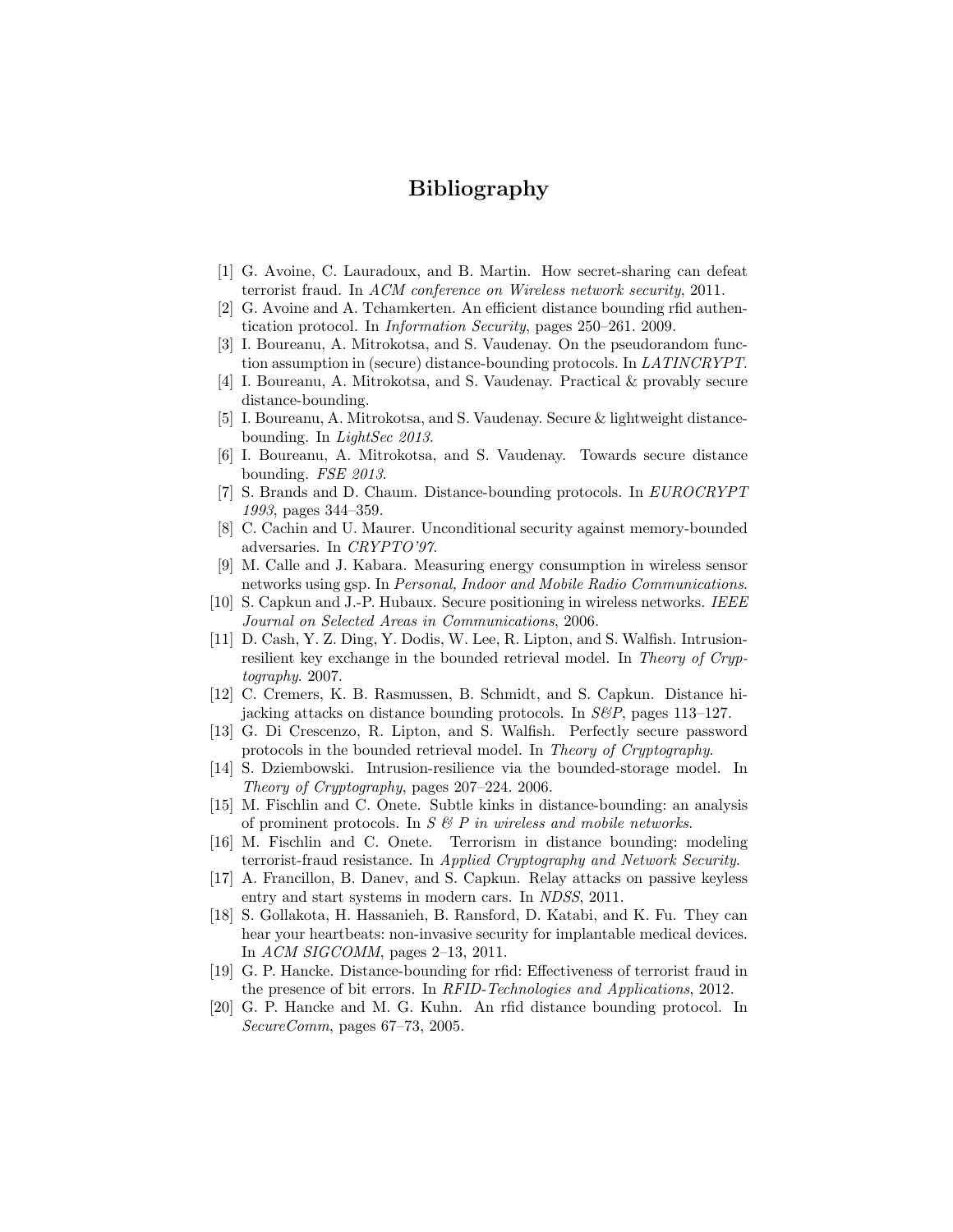- <span id="page-17-2"></span>[21] B. Hofmann-Wellenhof, H. Lichtenegger, and J. Collins. Global positioning system. theory and practice. 1993.
- <span id="page-17-9"></span>[22] C. T. Inc. Micaz datasheet.
- <span id="page-17-13"></span>[23] C. H. Kim, G. Avoine, F. Koeune, F.-X. Standaert, and O. Pereira. The swiss-knife rfid distance bounding protocol. In ICISC 2008, pages 98–115.
- <span id="page-17-15"></span>[24] A. Mitrokotsa, P. Peris-Lopez, C. Dimitrakakis, and S. Vaudenay. On selecting the nonce length in distance-bounding protocols. The Comp. Journal.
- <span id="page-17-6"></span>[25] D. Perito and G. Tsudik. Secure code update for embedded devices via proofs of secure erasure. In Computer Security–ESORICS 2010. 2010.
- <span id="page-17-14"></span>[26] A. Ranganathan, N. O. Tippenhauer, B. Škorić, D. Singelée, and S. Čapkun. Design and implementation of a terrorist fraud resilient distance bounding system. In *ESORICS* 2012, pages 415-432.
- <span id="page-17-10"></span>[27] K. B. Rasmussen and S. Capkun. Realization of rf distance bounding. In USENIX Security Symposium, pages 389–402, 2010.
- <span id="page-17-0"></span>[28] K. B. Rasmussen, C. Castelluccia, T. S. Heydt-Benjamin, and S. Capkun. Proximity-based access control for implantable medical devices. In Computer and communications security, pages 410–419, 2009.
- <span id="page-17-12"></span>[29] J. Reid, J. M. G. Nieto, T. Tang, and B. Senadji. Detecting relay attacks with timing-based protocols. In *Information, comp. and comm. security*.
- <span id="page-17-11"></span>[30] A. Seshadri, M. Luk, A. Perrig, L. v. Doorn, and P. Khosla. Externally verifiable code execution. Communications of the ACM, pages 45–49, 2006.
- <span id="page-17-8"></span>[31] D. Singelée and B. Preneel. Distance bounding in noisy environments. In Security and Privacy in Ad-hoc and Sensor Networks, pages 101–115. 2007.
- <span id="page-17-1"></span>[32] B. Song and C. J. Mitchell. Rfid authentication protocol for low-cost tags. In Wireless network security, 2008.
- <span id="page-17-5"></span>[33] N. O. Tippenhauer, K. B. Rasmussen, and S. Capkun. Secure ranging with message temporal integrity. *IACR Cryptology ePrint Archive*, 2009.
- <span id="page-17-4"></span>[34] S. Vaudenay, I. Boureanu, A. Mitrokotsa, et al. Practical & provably secure distance-bounding. In The 16th Information Security Conference.
- <span id="page-17-3"></span>[35] J. S. Warner and R. G. Johnston. A simple demonstration that the global positioning system (gps) is vulnerable to spoofing. Journal of Security Administration, 25(2):19–27, 2002.

### <span id="page-17-7"></span>A Related Work

#### A.1 Secure DUB protocols

A distance upper bounding (DUB) protocol obtains an upper bound on the distance between a prover and a verifier. Secure DUB protocols [\[5,](#page-16-4) [20,](#page-16-5) [27,](#page-17-10) [29\]](#page-17-12) estimate the distance through measuring the round-trip time of simple challengeresponse messages. The three commonly considered attacks on DUB protocols are, distance fraud, Mafia fraud and terrorist fraud. In [\[12\]](#page-16-6), the authors proposed a new type of attack called distance hijacking, as an extension to distance fraud.

Brands and Chaum proposed the first pre-commitment DUB protocol[\[7\]](#page-16-0). Hancke and Kuhn then proposed a pre-computation DUB protocol[\[20\]](#page-16-5) that can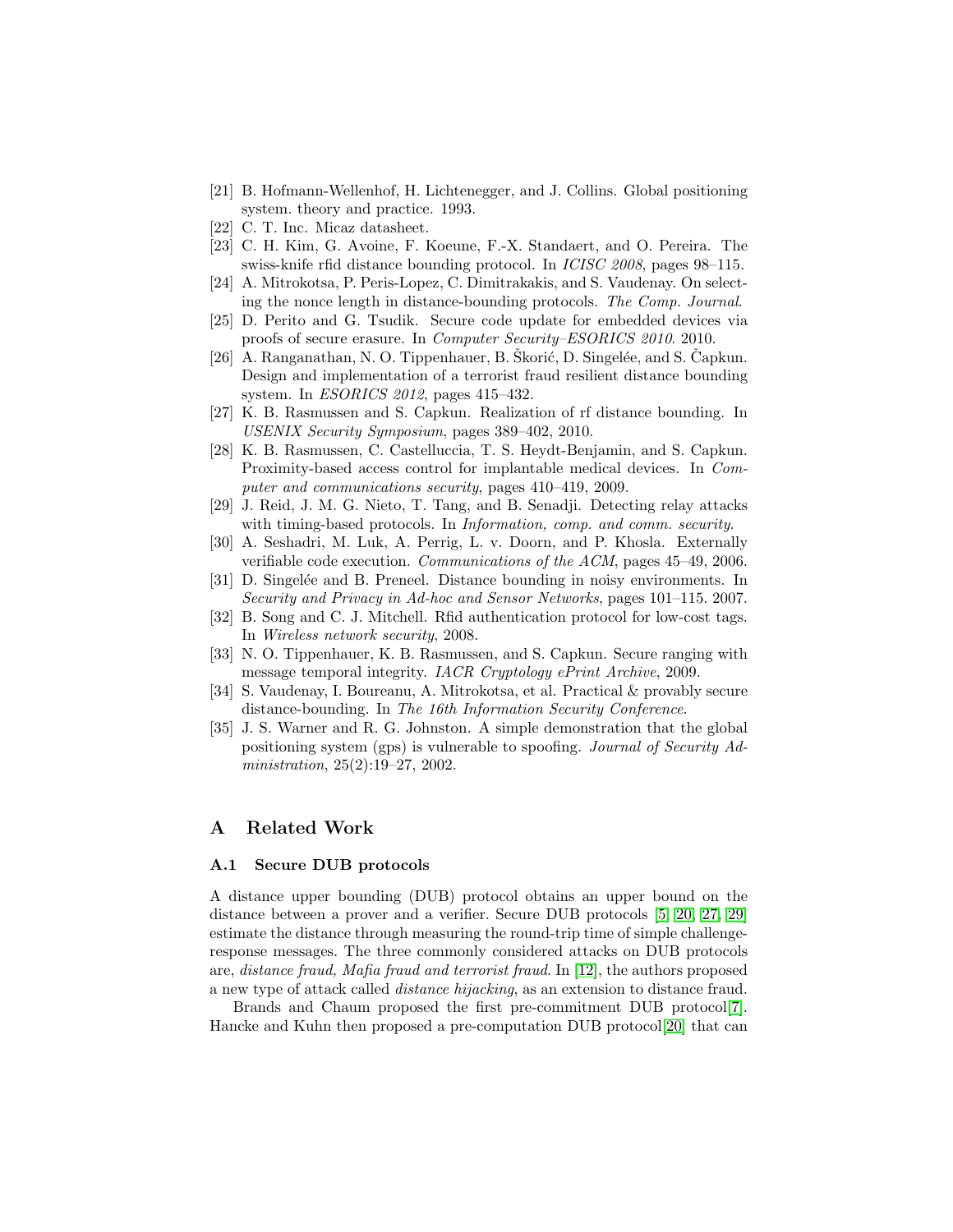be easily implemented on RFID devices. Singelee et. al [\[31\]](#page-17-8) considered distance bounding in noisy environment and proposed a protocol that can tolerate noise. None of the above protocols is secure against terrorist fraud.

Protocols with claimed security against terrorist fraud include [\[1,](#page-16-8) [23,](#page-17-13) [26,](#page-17-14) [29\]](#page-17-12). These protocols used different approaches to provide this security. Reid et. al [\[29\]](#page-17-12) proposed to combine the response with the long-term secret key so that knowing the whole response table enables the helper to recover the secret key and impersonate the prover in future. Kim et. al [\[23\]](#page-17-13) noted that Reid et. al's protocol will be insecure if the adversary can see the result of protocol. Avoine et. al [\[1\]](#page-16-8) used threshold secret sharing to prevent terrorist fraud.

Recently, a number of new attacks against protocols that were believed to be secure, have been proposed[\[3,](#page-16-11) [12,](#page-16-6) [19,](#page-16-12) [24\]](#page-17-15). These attacks have generated further interest in formalizing security of distance upper bounding protocols. In [\[1\]](#page-16-8) a semi-formal model for secure distance-bounding is given; [\[15\]](#page-16-13) and [\[16\]](#page-16-14) give a formal model capturing resistance to terrorist fraud; [\[12\]](#page-16-6) proposes a detailed list of known attacks against distance bounding protocol and gives a formal security model in multi-party setting; and [\[4\]](#page-16-15) provides a security model in terms of resistance to three general classes of attacks that include other known attacks as special cases. We will follow this last approach.

Boureanu et. al framework Boureanu et. al [\[4,](#page-16-15) [5,](#page-16-4) [6\]](#page-16-16) showed security weaknesses of a number of protocols and proposed a security driven design for a class of protocols called SKI, which builds on the previous key papers including [\[1,](#page-16-8) [29\]](#page-17-12). Our distance estimation sub-protcol follows the design approach of SKI with security only for non-noisy environments. This allows a simplified design.

#### A.2 Bounded memory and bounded retrieval model

Memory bounded adversaries in cryptography were first considered in information theoretic setting [\[8\]](#page-16-7). A related model is Bounded-Retrieval Model (BRM) where the adversary is limited in the number of bits that it can access. BRM [\[11,](#page-16-17) [13,](#page-16-18) [14\]](#page-16-19) is a well established leakage model where leakage parameter is an arbitrary and independent parameter in the system design showing the absolute amount of leakage (to the adversary) that the system can tolerate.

#### <span id="page-18-0"></span>B Software attestation based DLB protocol

In the setting of rDF<sup>[SA]</sup>, we do not assume a root of trust on the PD. Instead, we establish a dynamic root of trust, and guarantee correct execution of the fast-exchange phase, as part of the DLB protocol. In [\[30\]](#page-17-11), a software-based externally verifiable code execution (EVCE) system (called Pioneer) is proposed to assure correct code execution over an untrusted device. It guarantees that a piece of code, referred to astarget executable, executes untampered from possible malicious codes that may reside on the device, by dynamically establishing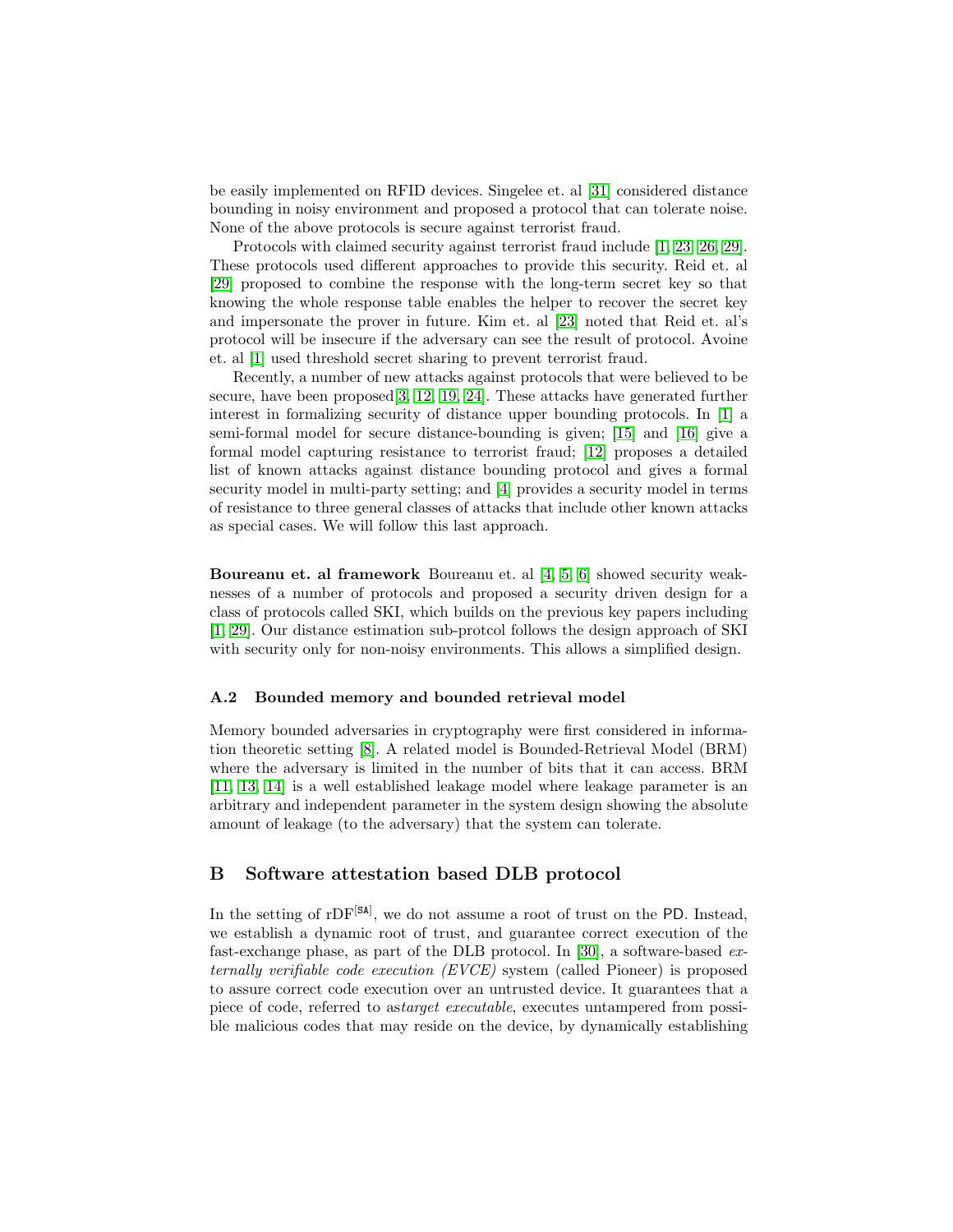a root of trust and secure execution environment, on the device. The protocol  $\Pi_{DLB-EVCE}$  uses EVCE in each fast-exchange round.

The fast exchange phase uses the externally verifiable code execution (EVCE) system proposed in [\[30\]](#page-17-11). In EVCE, the goal is to ensure that the correct target code is invoked, and the execution is untampered in the sense that, other than performing denial of service attacks, no malware that may exist on the computing device can interfere with the execution of the target code. In this model, no root of trust on the device is assumed: the verifier establishes an isolated execution environment on the device using the verification function, and uses checksum and time to ensure the correct execution of the verification function; it then calculates the keyed-hash value of the target code and sends it to the verifier, assuring the integrity of the target executable. By giving the verification function and the target code the highest privilege level of the CPU, the execution of the verification function and the target executable will be atomic, and no untrusted code can execute before the above two codes complete their execution. EVCE requires the target executable code to be self-contained. To satisfy this requirement, we propose protocol  $\Pi_{DLB-EVCE}$  that uses EVCE in each round of DLB.

<span id="page-19-0"></span>

Fig. 5: software attestation based DLB protocol

 $\Pi_{DLB-EVCE}$ . The initialization and verification phases of this protocol are as in Section [3.1.](#page-9-1) Figure [5](#page-19-0) shows a fast-exchange round of the protocol. In each round, the verifier sends a nonce that invokes the verification function of the prover. The verification function computes the checksum over itself, and sets up an isolated execution environment. The keyed-hash value of the target executable is calculated for the purpose of integrity check, and then the target code is invoked. The target code consists of the function used for finding the response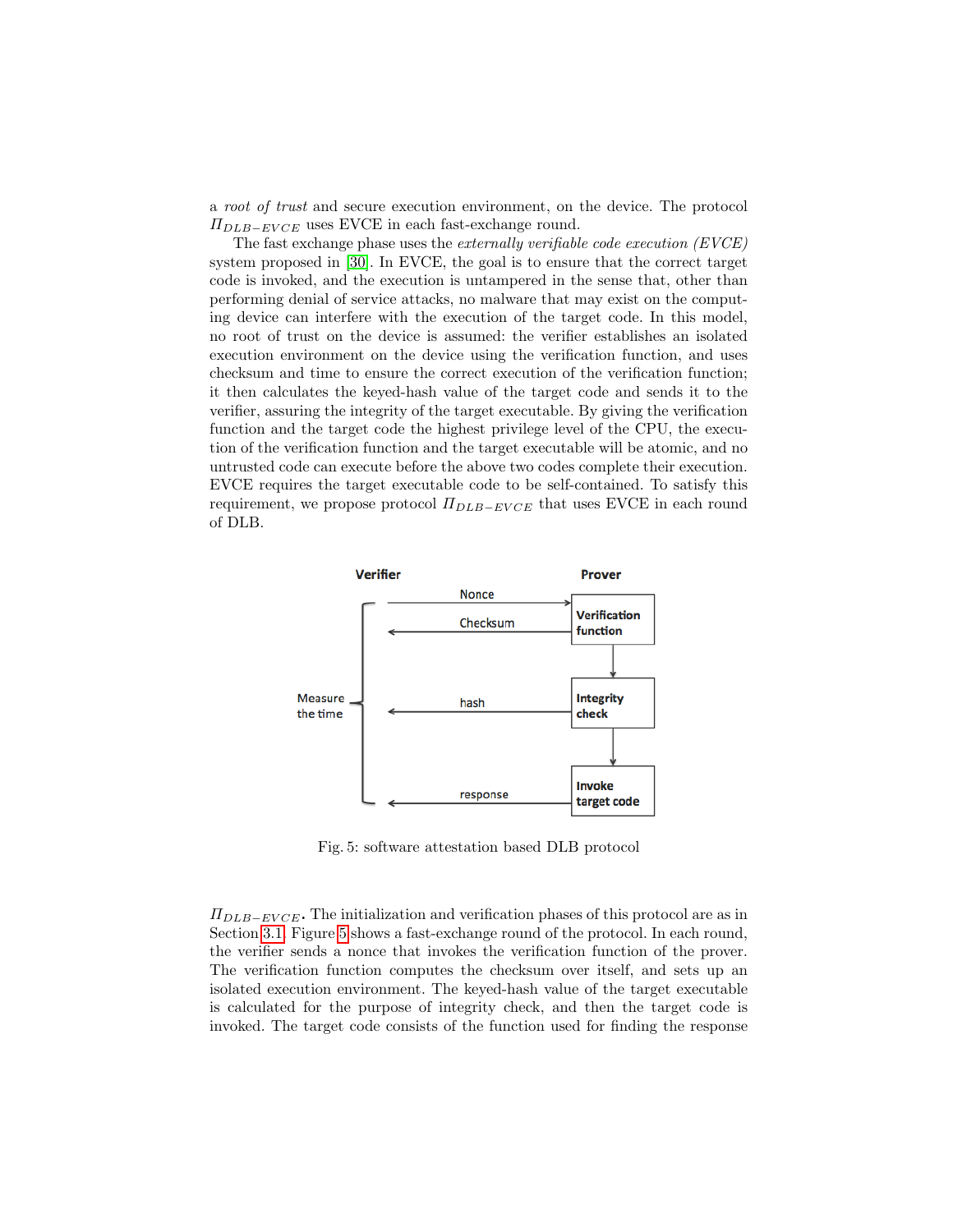to the nonce, and sending the response to the verifier. The time  $T_{\Delta}$  is measured from the time that the nonce is sent, until the time that the response is received. The round trip time is then calculated as  $T_{\Delta}-T_{proc}$ , where  $T_{proc}$  consists of the time used for, (i) finding the checksum of the verification function, (ii) integrity check of the target code, and (iii) finally its invocation. The main drawback of the protocol however, is the accuracy of the distance estimation that depends on correct estimation of  $T_{proc}$ . A correct estimation of  $T_{proc}$  in turn depends on the correct estimation of these three components, and so high accuracy would be hard to achieve.

Security analysis of  $\Pi_{DLB-EVCE}$ . Because of space, we only give an outline of the security proof. DF-resistance of  $\Pi_{DLB-EVCE}$  follows from the correct execution of fast-exchange rounds, which is guaranteed because of the security of software-based attestation EVCE. This means that no delay will be introduced in the execution of the protocol, and at the end of the fast-exchange phase, the distance will be correctly estimated. EVCE also requires a trusted network to eliminate proxy attacks where the computing device asks a faster computer (proxy) to compute the checksum on its behalf, and so for this construction only rMiM<sup>[ $\overline{OC}$ </sup>] and rCF<sup>[SA,  $\overline{OC}$ </sup>] can be considered. That is, any other restrictive assumptions for rMiM and rCF must include no-online communication. Security against rMIM and rCF follows from secure generation and sharing of the response table that ensures that the response bits cannot be guessed by outsiders (See Section [4\)](#page-12-0).

#### <span id="page-20-0"></span>C Proof sketch of Theorem [1](#page-7-0)

For (1), assume a malicious prover (who can calculate correct responses to the verifier challenges) at  $D < B$ . To claim a longer distance  $D + D'$ , the prover modifies the execution to add appropriate delay by tampering with the hardware/software and responds after  $2D'/C$  second(s). The attack succeeds with probability 1.

For (2), A MiM attacker can use the following strategy: upon receiving a message from one party, the adversary jams the signal to prevent it from being received by the other, and later forwards it with appropriate delay. The theorem holds irrespective of any hardware assumption (e.g. bounded memory) on the prover's device, and succeeds even if jam and delay can be applied in one direction only. For (3), note that CF resistance requires both DF resistance and MiM resistance: A CF attacker can simply simulate a successful DF attacker by simply ignoring the helper; or it can also simulate a successful MiM attacker, by allowing  $P^*$ in the CF attack to run the algorithm of P, and the helper in CF to run the algorithm of the MiM adversary,  $A^{MiM}$ .

## D Proof of Theorem [2](#page-12-1)

*Proof.* A dishonest prover  $P^*$  succeeds if it passes verification of all rounds. We show that for  $all P^*$ 's possible strategies, its success probability is bounded. A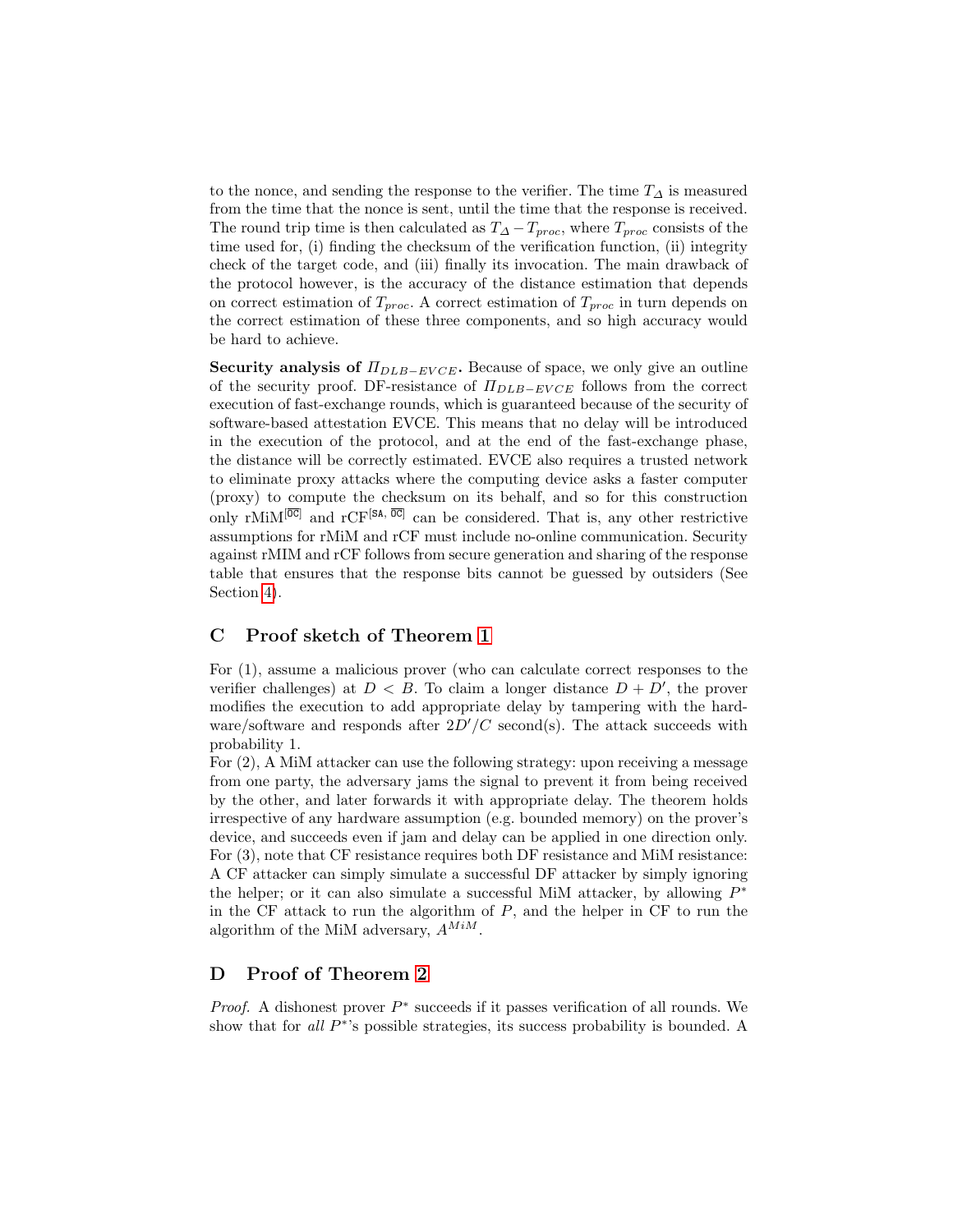$P^*$ 's strategy  $\sigma$ , is defined by a sequence of actions that it will take over the n rounds.  $P^*$  needs a malicious code of size at least g to implement its strategy. The code must be stored in the PD's RAM. In each round,  $P^*$  must dedicate  $g$  bits of RAM for the malicious code  $MC$ , by either over-writing the response table  $A^{[i]}$ , or  $RS_i$ , or  $DLB_{RAM}$ , or part of each. Here  $A^{[i]}$  is the un-used part of A at the start of round i. It is important to note that success probability of  $P^*$ in each round, depends on the action taken in the current round, and all actions taken in all the previous rounds. For example if  $P^*$  has overwritten  $(a_{(1,i)}, a_{(2,i)})$ , during an earlier round j, where  $j < i$ , then the success probability of producing the correct response to  $c_i$ , will be at most  $1/2$ .

Let  $Pr(Succ_{DF}^{\sigma})$  denote the prover's success probability for a strategy  $\sigma$  (*n*round strategy, possibly adaptive) used by  $P^*$ . Let  $S_i$  denote the event associated with the success in round i,  $1 \leq i \leq n$ . We have the following:

$$
Pr(Succ_{DF}^{\sigma}) = Pr(\bigwedge_{i=1}^{n} S_i) = \prod_{i=1}^{n} Pr(S_i|S_{i-1},...,S_1).
$$

Because of the properties of probability, for all rounds  $i$ , we have

$$
\Pr(S_i|S_{i-1},\ldots,S_1) \le 1
$$

In round *i*, the  $P^*$ 's device receives a challenge symbol  $c_i$ , followed by  $L - \lambda$  $2(n-i)$  bits of RS<sub>i</sub>. The response consists of  $r_i$ , and  $h_i = H_{\hat{x}}(R\overline{S}_i||DLR_{RAM})$ . Because of the unforgeability of HMAC, to calculate  $h_i$ , the string  $RS_i$  must be fully stored, and  $DLB_{RAM}$  must remain intact. If some of these bits, say  $\ell$ , are overwritten, to generate the correct response, the  $\ell$  missing bits can be guessed. with the success probability  $2^{-\ell}$ .

Let  $g$  be even and smaller than the original value of the response table,  $q \leq 2n$ . In each round, 2 bits of the this table is used and the erasing sequence will be lengthened by 2 bits to overwrite them. The reduction in the size of the table in each round finally reaches a round  $n_0 \stackrel{\triangle}{=} n - \frac{g}{2}$ , after which the size of  $A^{[i]}$ ,  $i > n_0$ , is less than the malicious code. That is,  $2(n - i) < g$  and the length of RS<sub>i</sub> satisfies  $L - 2(n - i) > L - g$ . From round  $i > n_0$ , to keep the g bit malicious code, some bits from  $RS_i$  must be overwritten and this number equals,

$$
g - 2(n - i) = g - 2(n0 + \frac{g}{2} - i) = 2(i - n0).
$$

This leads to a success chance of  $2^{-(2(i-n_0)+1)}$  in calculating  $h_i$  in round i. The overall success chance is given by,

$$
\Pr(Succ_{DF}^{n}) \leq \prod_{1 \leq i \leq n_0} 1 \times \prod_{n_0 + 1 \leq i \leq n} 2^{-(2(i - n_0))}
$$
  
=  $2^{-(\sum_{i=n_0+1}^{n} 2(i - n_0))} = 2^{-(\sum_{i'=1}^{n} 2i')} = 2^{-(\frac{g}{2})(\frac{g}{2}+1)} < 2^{-(\frac{g}{2})^2}.$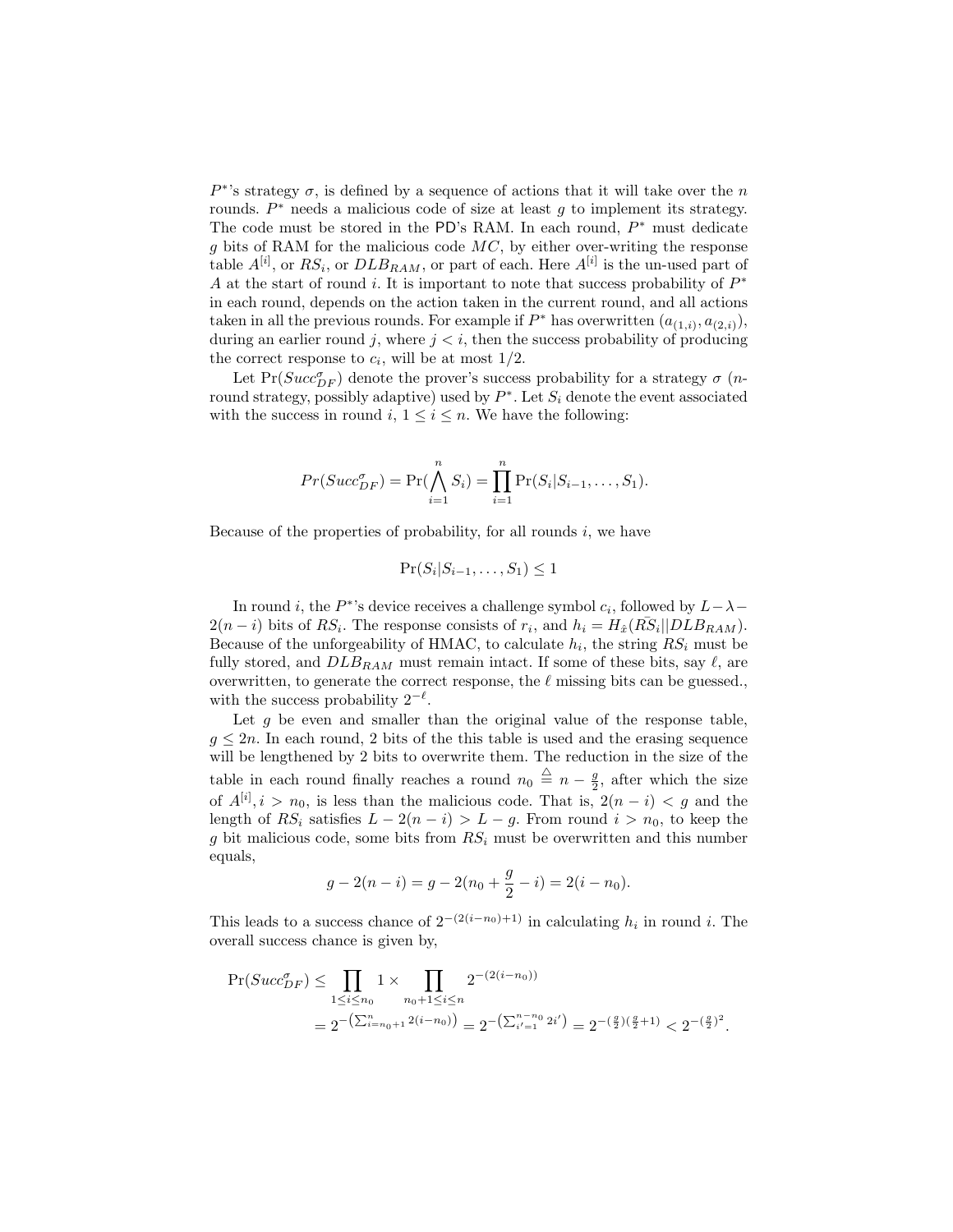If g is odd:. An argument similar to the above, shows that the prover needs to drop  $2(i - n_0) - 1$  bits in rounds  $i > n_0 = \frac{\triangle}{n} n - \frac{g+1}{2}$ . The success probability is thus obtained as,

$$
\Pr(Succ_{DF}^{a}) \le 2^{-\left(\sum_{i=n_0+1}^{n} 2(i-n_0)-1\right)} = 2^{-\left(\sum_{i'=1}^{n-n_0} 2i'-1\right)}
$$
  
=  $2^{-\left(\frac{g+1}{2}\right)\left(\frac{g+1}{2}+1\right)} \cdot 2^{\frac{g+1}{2}} = 2^{-\left(\frac{g+1}{2}\right)^2} < 2^{-\left(\frac{g}{2}\right)^2}$ .

If  $g \geq 2n$ . Here, the prover needs to drop some bits of the erasing string  $RS_i$  in all rounds  $1 \leq i \leq n$ ; in other words,  $n_0 = 0$  and the prover's success chance is,

$$
\Pr(Succ_{DF}^{\sigma}) \le \prod_{1 \le i \le n} 2^{-(2i)} = 2^{-\left(\sum_{i=1}^{n} 2i\right)} = 2^{-n(n+1)}.
$$

This means that the success probability of  $P^*$  in any strategy is bounded, and the proof is complete.

### <span id="page-22-0"></span>E Proof outline of Theorem [3](#page-13-1)

- If the target DLB instance does not include a prover, the MiM attack is the same as an impersonation attack. To succeed in this attack, the attacker needs to guess the secret key or guess all responses correctly. It can be seen (and formally proved) that the initialization phase, and the prover's responses in the fast-exchange phase, do not leak prover's secret key, resulting in the success probability equals to  $2^{-2l}$ , assuming  $n(b+1) > 2l$ .
- Consider the case that the target instance includes a prover. The adversary can succeed if it can jam the messages from prover to the verifier, and send its own response. The adversary can only see the initialization phase, and not the prover's messages in the fast exchange phase of the target DLB instance. Thus again, the adversary needs to either guess the key, or guess all challenge and proof-of-erasure values, for all rounds. The probability of the attack will thus be no more than  $2^{-2l}$ .

## <span id="page-22-1"></span>F Argument for rCF is more powerful than rMiM

We show  $\mathrm{rCF}^{[BM, \overline{OC}]}$  is more powerful than  $\mathrm{rDF}^{[BM]}$  by giving a protocol that is rDF<sup>[BM]</sup> resistant, but not rCF<sup>[BM,  $\overline{0C}$ ] resistant. Consider protocol  $\Pi_{DLB-BM}^{*}$ </sup> which is the same as  $\Pi_{DLB-BM}$  in Section [3.1,](#page-9-1) but uses the hash function with-out the secret key. By using argument similar to Section [4,](#page-12-0) we prove  $\prod_{DLB-BM}^{*}$ is  $rDF^{[BM]}$  resistant. However now the response can be constructed by anyone. The colluders can plan their responses as follows:  $P^*$  will delay the response to the challenge symbol at will, and the helper prepares and sends the response to  $RS_i$ . This shows that  $\prod_{DLB-BM}^*$  is not rCF<sup>[BM,  $\overline{0C}$ ]</sup> resistant.